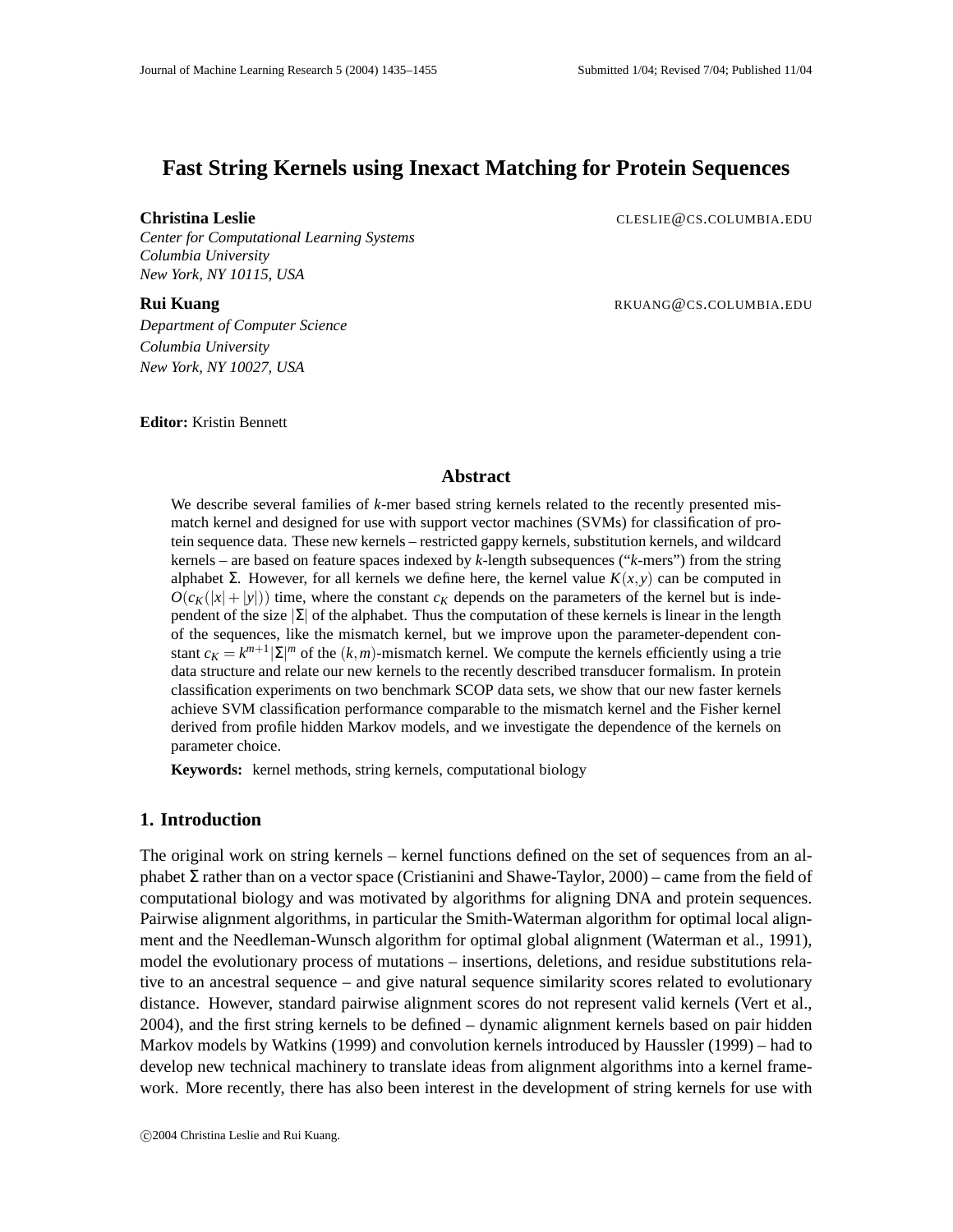support vector machine classifiers (SVMs) and other kernel methods in fields outside computational biology, such as text processing and speech recognition. For example, the gappy *n*-gram kernel developed by Lodhi et al. (2002) implemented a dynamic alignment kernel for text classification. A practical disadvantage of all these string kernels is their computational expense. In general, these kernels rely on dynamic programming algorithms for which the computation of each kernel value  $K(x, y)$  is quadratic in the length of the input sequences *x* and *y*, that is,  $O(|x||y|)$  with constant factor that depends on the parameters of the kernel.

The recently presented *k*-spectrum (gap-free *k*-gram) kernel and the (*k*,*m*) mismatch kernel provide an alternative model for string kernels for biological sequences and were designed, in particular, for the application of SVM protein classification. These kernels use counts of common occurrences of short *k*-length subsequences, called *k*-mers, rather than notions of pairwise sequence alignment, as the basis for sequence comparison. The *k*-mer idea still captures a biologically-motivated model of sequence similarity, in that sequences that diverge through evolution are still likely to contain short subsequences that match or almost match. Leslie et al. (2002a) introduced a linear time  $(O(k(|x| + |y|))$  implementation of the *k*-spectrum kernel, using exact matches of *k*-mer patterns only, based on a trie data structure. Later, the (*k*,*m*)-mismatch kernel (Leslie et al., 2002b) extended the *k*-mer based kernel framework and achieved improved performance on the protein classification task by incorporating the biologically important notion of character mismatches (residue substitutions). Using a mismatch tree data structure, the complexity of the kernel calculation was shown to be  $O(c_K(|x|+|y|))$ , with  $c_K = k^{m+1} |\Sigma|^m$  for *k*-grams with up to *m* mismatches from alphabet Σ. A different extension of the *k*-mer framework was presented by Vishwanathan and Smola (2002), who computed the weighted sum of exact-matching *k*-spectrum kernels for different *k* by using suffix trees and suffix links, allowing elimination of the constant factor in the spectrum kernel for a compute time of  $O(|x|+|y|)$ .

In this paper, we extend the *k*-mer based kernel framework in new ways by presenting several novel families of string kernels for use with SVMs for classification of protein sequence data. These kernels – restricted gappy kernels, substitution kernels, and wildcard kernels – are again based on feature spaces indexed by *k*-length subsequences from the string alphabet Σ (or the alphabet augmented by a wildcard character) and use biologically-inspired models of inexact matching. Thus the new kernels are closely related both to the (*k*,*m*)-mismatch kernel and the gappy *k*-gram string kernels used in text classification. However, for all kernels we define here, the kernel value  $K(x, y)$ can be computed in  $O(c_K(|x|+|y|))$  time, where the constant  $c_K$  depends on the parameters of the kernel but is independent of the size  $|\Sigma|$  of the alphabet. Our efficient computation uses a recursive function based on a trie data structure and is linear in the length of the sequences, like the mismatch kernel, but we improve upon the parameter-dependent constant; a similar trie-based sequence search strategy has been used, for example, in work of Sagot (1998) for motif discovery. The restricted gappy kernels we present here can be seen as a fast approximation of the gappy *k*-gram kernel of Lodhi et al. (2002), where by using our *k*-mer based computation, we avoid dynamic programming and the resultant quadratic compute time; we note that the gappy *k*-gram kernel can also be seen as a special case of a dynamic alignment kernel (Watkins, 1999), giving a link between this work and some of the kernels we define. Cortes et al. (2002) have recently presented a transducer formalism for defining rational string kernels, and all the *k*-mer based kernels can be naturally described in this framework. We relate our new kernels to the transducer formalism and give transducers corresponding to our newer kernels. We note that Cortes et al. (2002) also describe the original convolution kernels of Haussler (1999) within their framework, suggesting that the transducer formalism is a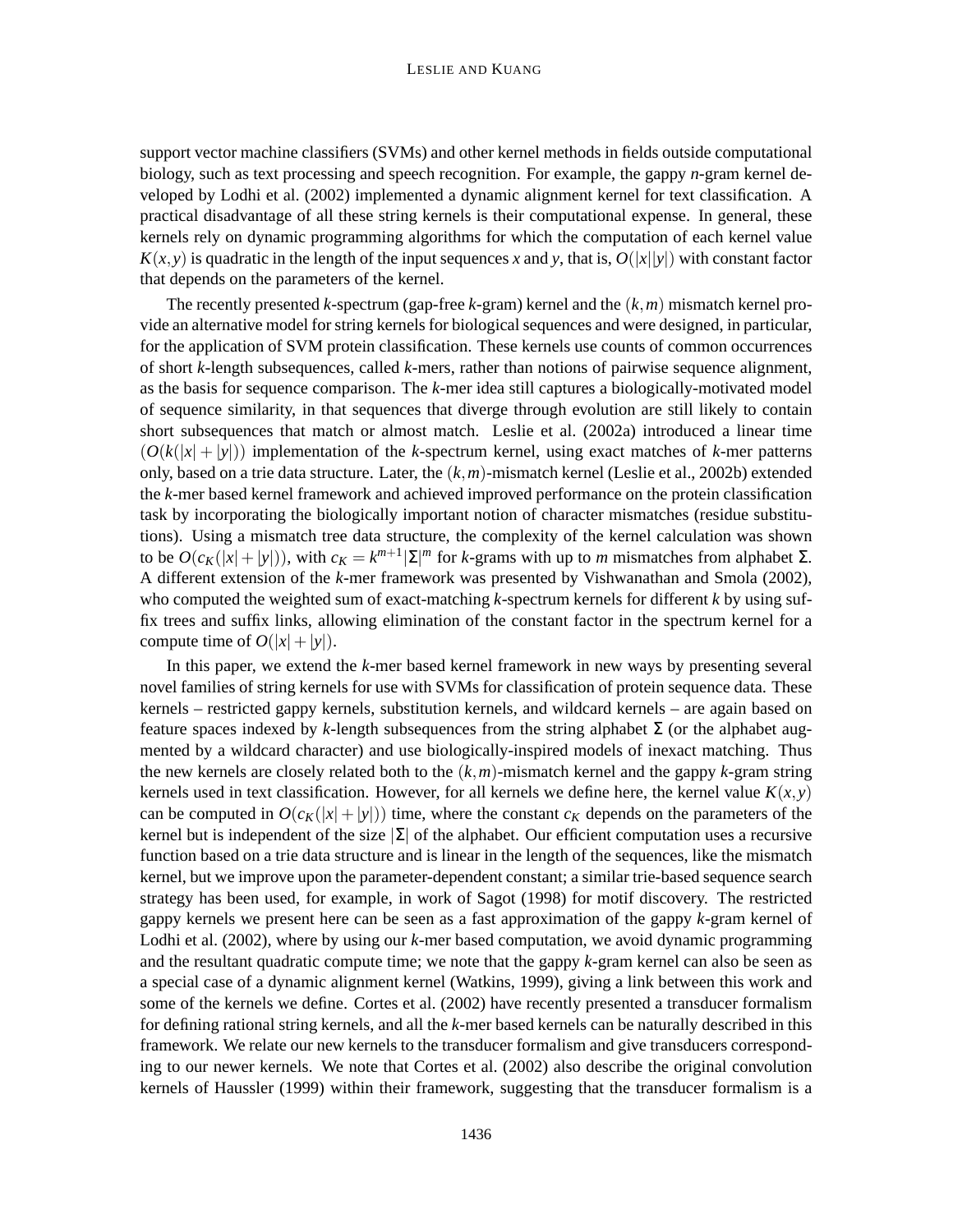natural unifying framework for describing many string kernels in the literature. However, the complexity for kernel computation using the standard rational kernel algorithm is  $O(c_T|x||y|)$ , where  $c_T$ is a constant that depends on the transducer, leading again to quadratic rather than linear dependence on sequence length.

Finally, we report protein classification experiments on two benchmark data sets based on the SCOP database (Murzin et al., 1995), where we show that our new faster kernels achieve SVM classification performance comparable to the mismatch kernel and the Fisher kernel derived from profile hidden Markov models. We also use kernel alignment scores (Cristianini et al., 2001) to investigate how different the various inexact matching models are from each other, and to what extent they depend on kernel parameters. Moreover, we show that by using linear combinations of different kernels, we can improve performance over the best individual kernel.

The current paper is an extended version of the original paper presenting these inexact string matching kernels (Leslie and Kuang, 2003). We have added the second set of SCOP experiments to allow more investigation of the dependence of SVM performance on kernel parameter choices. We have also included the kernel alignment results to explore differences between kernels and parameter choices and the advantage of combining these kernels.

## **2. Definitions of Feature Maps and String Kernels**

Below, we review the definition of mismatch kernels (Leslie et al., 2002b) and present three new families of string kernels: restricted gappy kernels, substitution kernels, and wildcard kernels.

In each case, the kernel is defined via an explicit feature map from the space of all finite sequences from an alphabet  $\Sigma$  to a vector space indexed by the set of *k*-length subsequences from  $\Sigma$ or, in the case of wildcard kernels,  $\Sigma$  augmented by a wildcard character. For protein sequences,  $\Sigma$ is the alphabet of  $|\Sigma| = 20$  amino acids. We refer to a *k*-length contiguous subsequence occurring in an input sequence as an instance *k*-mer (also called a *k*-gram in the literature). The mismatch kernel feature map obtains inexact matching of instance *k*-mers from the input sequence to *k*-mer features by allowing a restricted number of mismatches; the new kernels achieve inexact matching by allowing a restricted number of gaps, by enforcing a probabilistic threshold on character substitutions, or by permitting a restricted number of matches to wildcard characters. These models for inexact matching have all been used in the computational biology literature in other contexts, in particular for sequence pattern discovery in DNA and protein sequences (Sagot, 1998) and probabilistic models for sequence evolution (Henikoff and Henikoff, 1992, Schwartz and Dayhoff, 1978, Altschul et al., 1990).

## **2.1 Spectrum and Mismatch Kernels**

In previous work, we defined the  $(k,m)$ -mismatch kernel via a feature map  $\Phi_{(k,m)}^{\text{Mismatch}}$  to the  $|\Sigma|^k$ dimensional vector space indexed by the set of *k*-mers from  $\Sigma$ . For a fixed *k*-mer  $\alpha = a_1 a_2 \dots a_k$ , with each  $a_i$  a character in  $\Sigma$ , the  $(k,m)$ -neighborhood generated by  $\alpha$  is the set of all *k*-length sequences  $\beta$  from  $\Sigma$  that differ from  $\alpha$  by at most *m* mismatches. We denote this set by  $N_{(k,m)}(\alpha)$ . For a *k*-mer α, the feature map is defined as

$$
\Phi^{\text{Mismatch}}_{(k,m)}(\alpha) = (\phi_\beta(\alpha))_{\beta \in \Sigma^k}
$$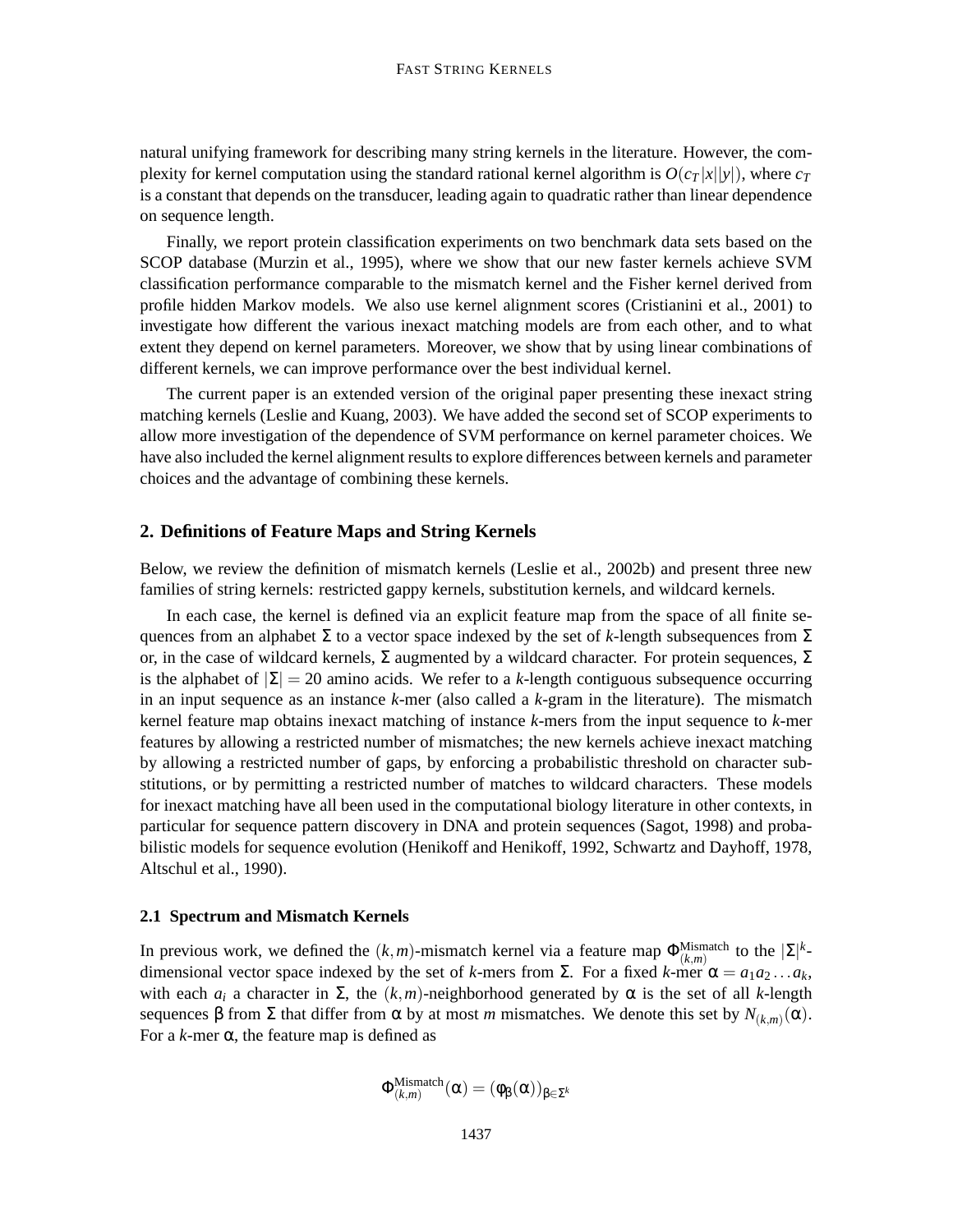where  $\phi_{\beta}(\alpha) = 1$  if  $\beta$  belongs to  $N_{(k,m)}(\alpha)$ , and  $\phi_{\beta}(\alpha) = 0$  otherwise. For a sequence *x* of any length, we extend the map additively by summing the feature vectors for all the *k*-mers in *x*:

$$
\Phi^{\text{Mismatch}}_{(k,m)}(x) = \sum_{k\text{-mers } \alpha \text{ in } x} \Phi^{\text{Mismatch}}_{(k,m)}(\alpha).
$$

Each instance of a *k*-mer contributes to all coordinates in its mismatch neighborhood, and the βcoordinate of  $\Phi_{(k,m)}^{\text{Mismatch}}(x)$  is just a count of all instances of the *k*-mer  $\beta$  occurring with up to *m* mismatches in *x*. The  $(k,m)$ -mismatch kernel  $K_{(k,m)}$  is then given by the inner product of feature vectors:

$$
K_{(k,m)}^{\text{Mismatch}}(x,y) = \langle \Phi_{(k,m)}^{\text{Mismatch}}(x), \Phi_{(k,m)}^{\text{Mismatch}}(y) \rangle.
$$

For *m* = 0, we obtain the *k*-spectrum (Leslie et al., 2002a) or *k*-gram kernel (Lodhi et al., 2002).

### **2.2 Restricted Gappy Kernels**

For the  $(g, k)$ -gappy string kernel,  $g \ge k$ , we use the same  $|\Sigma|^k$ -dimensional feature space, indexed by the set of *k*-mers from Σ, but we define our feature map based on gappy matches of *g*-mers to *k*-mer features. For a fixed *g*-mer  $\alpha = a_1 a_2 ... a_g$  (each  $a_i \in \Sigma$ ), let  $G_{(g,k)}(\alpha)$  be the set of all the *k*-length subsequences occurring in  $\alpha$  (with up to  $g - k$  gaps). Then we define the gappy feature map on  $\alpha$  as

$$
\Phi^{\text{Gap}}_{(g,k)}(\alpha)=(\varphi_\beta(\alpha))_{\beta\in\Sigma^k},
$$

where  $\phi_{\beta}(\alpha) = 1$  if  $\beta$  belongs to  $G_{(g,k)}(\alpha)$ , and  $\phi_{\beta}(\alpha) = 0$  otherwise. In other words, each instance *g*-mer contributes to the set of *k*-mer features that occur (in at least one way) as subsequences with up to  $g - k$  gaps in the g-mer. Now we extend the feature map to arbitrary finite sequences x by summing the feature vectors for all the *g*-mers in *x*:

$$
\Phi^{\text{Gap}}_{(g,k)}(x) = \sum_{g\text{-mers }\alpha \in x} \Phi^{\text{Gap}}_{g,k}(\alpha).
$$

The kernel  $K_{(a,k)}^{\text{Gap}}$  $\frac{\partial^{q} p}{\partial g(x)}(x, y)$  is defined as before by taking the inner product of feature vectors for *x* and *y*.

Alternatively, given an instance *g*-mer, we may wish to count the number of occurrences of each *k*-length subsequence and weight each occurrence by the number of gaps. Following (Lodhi et al., 2002), we can define for *g*-mer α and *k*-mer feature  $β = b_1b_2...b_k$  the weighting

$$
\varphi^{\lambda}_{\beta}(\alpha) = \frac{1}{\lambda^k} \sum_{\substack{1 \leq i_1 < i_2 < \ldots < i_k \leq g \\ a_{i_j} = b_j \text{ for } j = 1 \ldots k}} \lambda^{i_k - i_1 + 1},
$$

where the multiplicative factor satisfies  $0 < \lambda \le 1$ . We can then obtain a weighted version of the gappy kernel  $K_{(a,k)}^{\text{Weighted Gap}}$ Weighted Gap from the feature map:

$$
\Phi^{\text{Weighted Gap}}_{(g,k,\lambda)}(x)=\sum_{g\text{-mers }\alpha\in x}(\varphi^{\lambda}_\beta(\alpha))_{\beta\in\Sigma^k}.
$$

Here, the weighting  $\frac{\lambda^{i_k-i_1+1}}{2k_k}$  $\frac{\lambda}{\lambda}$  penalizes a gappy occurrence of a *k*-mer by a factor λ raised to the number of internal gaps. This feature map is related to the gappy *k*-gram kernel defined by Lodhi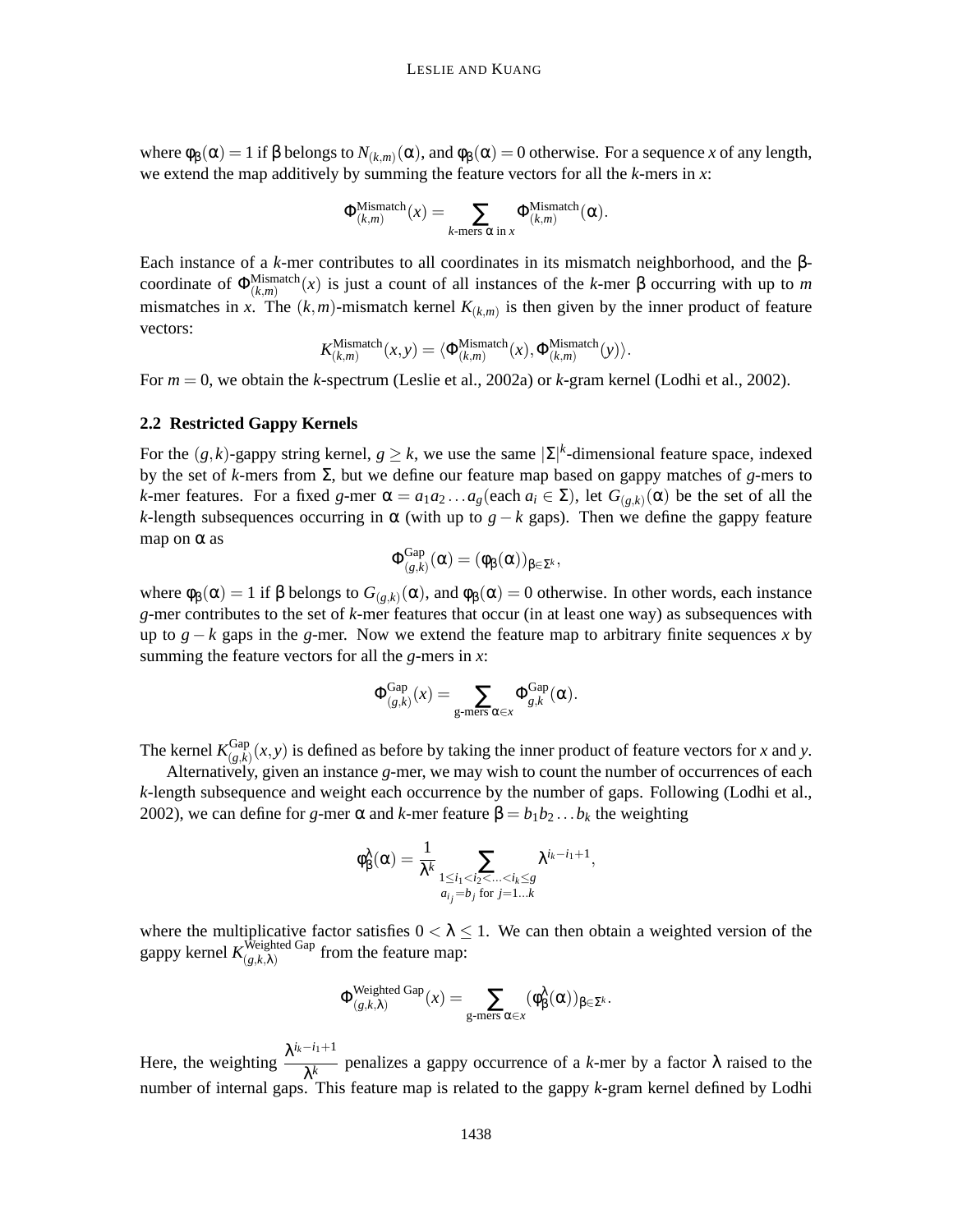et al. (2002) but enforces the following restriction: here, only those *k*-character subsequences that occur with at most  $g - k$  gaps, rather than all gappy occurrences, contribute to the corresponding *k*-mer feature. When restricted to input sequences of length *g*, our feature map coincides with that of the usual gappy *k*-gram kernel. Note, however, that for our kernel, a gappy *k*-mer instance (occurring with at most  $g - k$  gaps) is counted in all (overlapping)  $g$ -mers that contain it, whereas in Lodhi et al. (2002), a gappy *k*-mer instance is only counted once. If we wish to approximate the gappy *k*-gram kernel, we can define a small variation of our restricted gappy kernel where one only counts a gappy *k*-mer instance if its first character occurs in the first position of a *g*-mer window. That is, the modified feature map is defined on each  $g$ -mer  $\alpha$  by coordinate functions

$$
\widetilde{\phi}_{\beta}^{\lambda}(\alpha) = \frac{1}{\lambda^k} \sum_{\substack{1 = i_1 < i_2 < \ldots < i_k \le g \\ a_{i_j} = b_j \text{ for } j = 1 \ldots k}} \lambda^{i_k - i_1 + 1}
$$

,

 $0 < \lambda \leq 1$ , and is extended to longer sequences by adding feature vectors for *g*-mers. This modified feature map now gives a "truncation" of the usual gappy *k*-gram kernel.

In Section 3, we show that our restricted gappy kernel has  $O(c(g, k)(|x| + |y|))$  computation time, where constant  $c(g, k)$  depends on size of *g* and *k*, while the original gappy *k*-gram kernel has complexity  $O(k(|x||y|))$ . Note in particular that we do not compute the standard gappy *k*-gram kernel on every pair of *g*-grams from *x* and *y*, which would necessarily be quadratic in sequence length since there are  $O(|x||y|)$  such pairs. We will see that for reasonable choices of *g* and *k*, we obtain much faster computation time, while in experimental results reported in Section 5, we still obtain good classification performance.

## **2.3 Substitution Kernels**

The substitution kernel is again similar to the mismatch kernel, except that we replace the combinatorial definition of a mismatch neighborhood with a similarity neighborhood based on a probabilistic model of character substitutions. In computational biology, it is standard to compute pairwise alignment scores for protein sequences using a substitution matrix (Henikoff and Henikoff, 1992, Schwartz and Dayhoff, 1978, Altschul et al., 1990) that gives pairwise scores *s*(*a*,*b*) derived from estimated evolutionary substitution probabilities. In one scoring system (Schwartz and Dayhoff, 1978), the scores  $s(a,b)$  are based on estimates of conditional substitution probabilities  $P(a|b) = p(a,b)/q(b)$ , where  $p(a,b)$  is the probability that *a* and *b* co-occur in an alignment of closely related proteins,  $q(a)$  is the background frequency of amino acid *a*, and  $P(a|b)$  represents the probability of a mutation into *a* during fixed evolutionary time interval given that the ancestor amino acid was *b*. We define the mutation neighborhood  $M_{(k,\sigma)}(\alpha)$  of a *k*-mer  $\alpha = a_1 a_2 ... a_k$  as follows:

$$
M_{(k,\sigma)}(\alpha) = \{\beta = b_1b_2...b_k \in \Sigma^k : -\sum_i^k \log P(a_i|b_i) < \sigma\}.
$$

Mathematically, we can define  $\sigma = \sigma(N)$  such that  $\max_{\alpha \in \Sigma^k} |M_{(k,\sigma)}(\alpha)| < N$ , so we have theoretical control over the maximum size of the mutation neighborhoods. In practice, choosing  $\sigma$  to allow an appropriate amount of mutation while restricting neighborhood size may require experimentation and cross-validation.

Now we define the substitution feature map analogously to the mismatch feature map:

$$
\Phi^{\text{Sub}}_{(k,\sigma)}(x) = \sum_{k \text{-mers } \alpha \text{ in } x} (\phi_{\beta}(\alpha))_{\beta \in \Sigma^k},
$$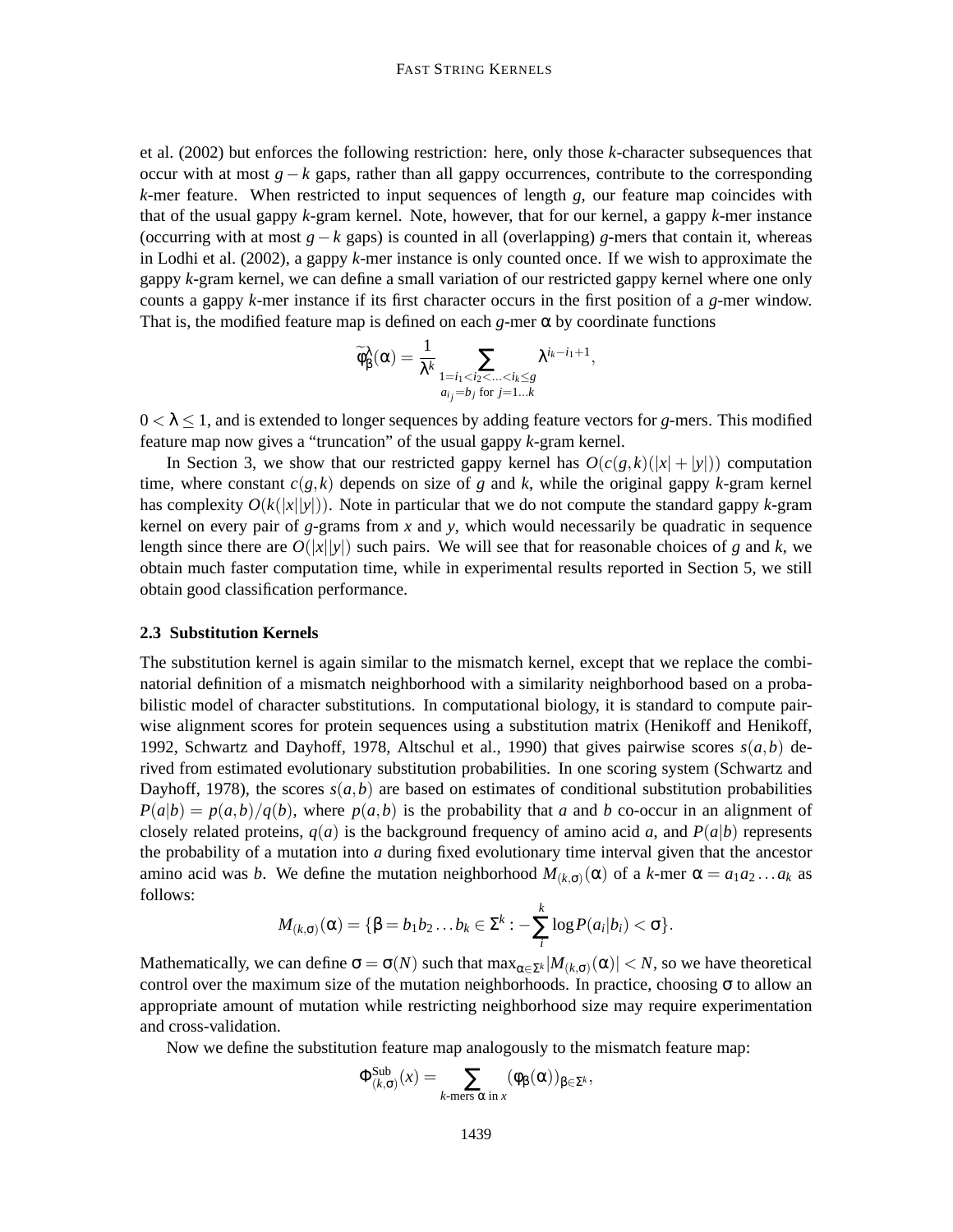where  $\phi_{\beta}(\alpha) = 1$  if  $\beta$  belongs to the mutation neighborhood  $M_{(k,\sigma)}(\alpha)$ , and  $\phi_{\beta}(\alpha) = 0$  otherwise.

### **2.4 Wildcard Kernels**

Finally, we can augment the alphabet  $\Sigma$  with a wildcard character denoted by  $*$ , and we map to a feature space indexed by the set W of k-length subsequences from  $\Sigma \cup \{*\}$  having at most m occurrences of the character  $*$ . The feature space has dimension  $\sum_{i=0}^{m}$  *k i*  $\overline{ }$  $|\Sigma|^{k-i}$ .

A *k*-mer  $\alpha$  matches a subsequence  $\beta$  in W if all non-wildcard entries of  $\beta$  are equal to the corresponding entries of  $\alpha$  (wildcards match all characters). The wildcard feature map is given by

$$
\Phi^{\text{Wildcard}}_{(k,m,\lambda)}(x) = \sum_{k\text{-mers } \alpha \text{ in } x} (\phi_{\beta}(\alpha))_{\beta \in \mathcal{W}},
$$

where  $\phi_\beta(\alpha) = \lambda^j$  if  $\alpha$  matches pattern  $\beta$  containing *j* wildcard characters,  $\phi_\beta(\alpha) = 0$  if  $\alpha$  does not match  $\beta$ , and  $0 < \lambda < 1$ .

Other variations of the wildcard idea, including specialized weightings and use of groupings of related characters, are described by Eskin et al. (2003).

# **3. Efficient Computation**

All the *k*-mer based kernels we define above can be efficiently computed using a trie (retrieval tree) data structure, similar to the mismatch tree approach previously presented (Leslie et al., 2002b). In this framework, *k*-mer features correspond to paths from the root to the leaf nodes of the tree, and the data structure is used to organize a traversal of all the inexact matching instance patterns in the data that contribute to each *k*-mer feature count. We will describe the computation of the gappy kernel in most detail, since the other kernels are easier adaptations of the mismatch kernel computation. For simplicity, we explain how to compute a single kernel value  $K(x, y)$  for a pair of input sequences; computation of the full kernel matrix in one traversal of the data structure is a straightforward extension.

### **3.1** (*g*, *k*)**-Gappy Kernel Computation**

For the (*g*, *k*)-gappy kernel, we represent our feature space as a rooted tree of depth *k* where each internal node has |Σ| branches and each branch is labeled with a symbol from Σ. In this depth *k* trie, each leaf node represents a fixed *k*-mer in feature space by concatenating the branch symbols along the path from root to leaf and each internal node represents the prefix for those for the set of *k*-mer features in the subtree below it.

Using a depth-first traversal of this tree, we maintain at each node that we visit a set of pointers to all *g*-mer instances in the input sequences that contain a subsequence (with gaps) that matches the current prefix pattern; we also store, for each *g*-mer instance, an index pointing to the last position we have seen so far in the *g*-mer. At the root, we store pointers to all *g*-mer instances, and for each instance, the stored index is 0, indicating that we have not yet seen any characters in the *g*-mer. As we pass from a parent node to a child node along a branch labeled with symbol *a*, we process each of parent's instances by scanning ahead to find the next occurrence of symbol *a* in each *g*mer. If such a character exists, we pass the *g*-mer to the child node along with its updated index; otherwise, we drop the instance and do not pass it to the child. Thus at each node of depth *d*, we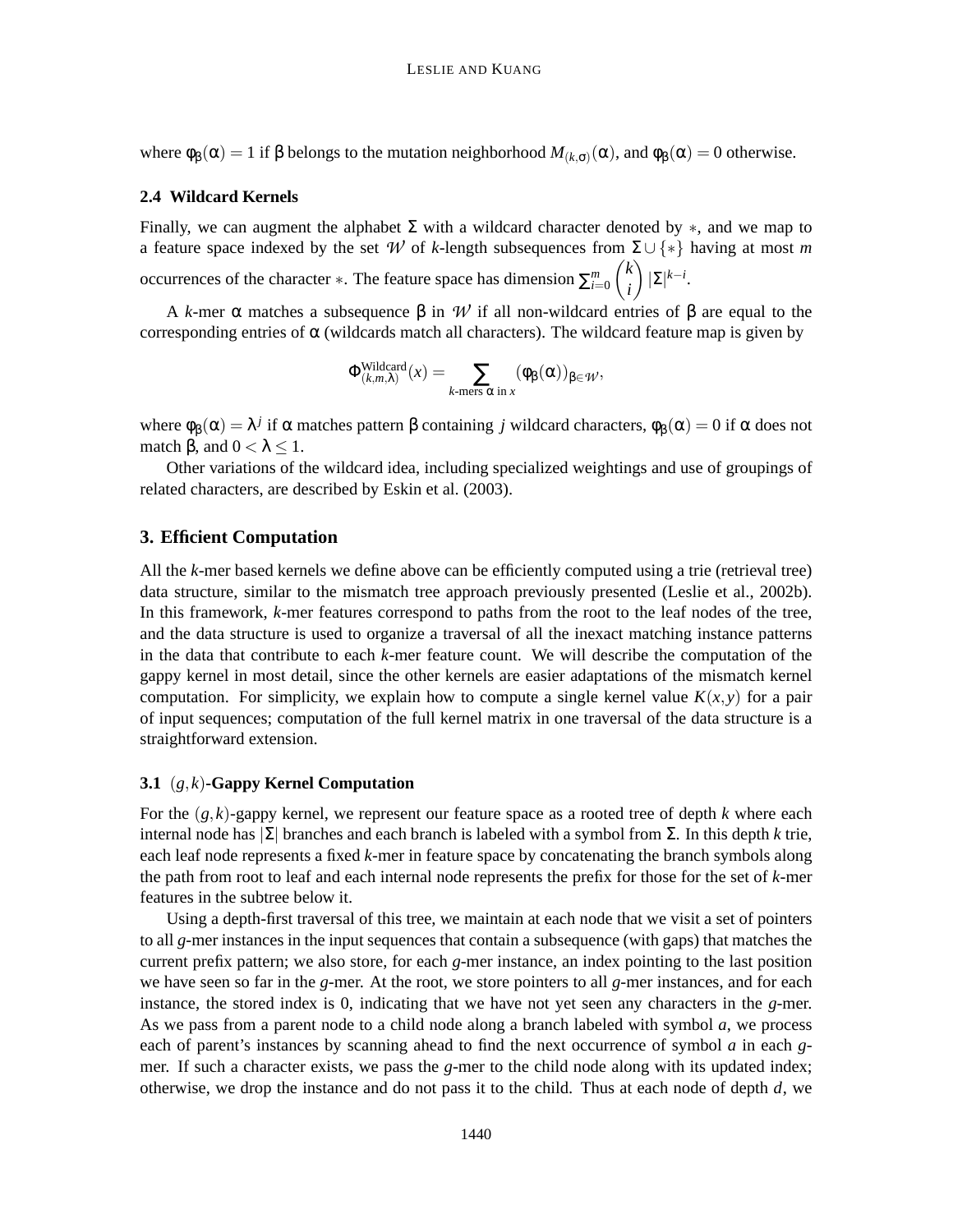have effectively performed a greedy gapped alignment of *g*-mers from the input sequences to the current *d*-length prefix, allowing insertion of up to *g*−*k* gaps into the prefix sequence to obtain each alignment. When we encounter a node with an empty list of pointers (no valid occurrences of the current prefix), we do not need to search below it in the tree; in fact, unless there is a valid *g*-mer instance from each of *x* and *y*, we do not have to process the subtree. When we reach a leaf node, we sum the contributions of all instances occurring in each source sequence to obtain feature values for *x* and *y* corresponding to the current *k*-mer, and we update the kernel by adding the product of these feature values. Since we are performing a depth-first traversal, we can accomplish the algorithm with a recursive function and do not have to store the full trie in memory. Figure 1 shows expansion down a path during the recursive traversal.



Figure 1: **Trie traversal for gappy kernel.** Expansion along a path from root to leaf during traveral of the trie for the  $(5,3)$ -gappy kernel, showing only the instance 5-mers for a single sequence  $x = abaabab$ . Each node stores its valid 5-mer instances and the index to the last match for each instance. Instances at the leaf node contribute to the kernel for 3-mer feature *abb*.

The computation at the leaf node depends on which version of the gappy kernel one uses. For the unweighted feature map, we obtain the feature values of *x* and *y* corresponding to the current *k*mer by counting the *g*-mer instances at the leaf coming from *x* and from *y*, respectively; the product of these counts gives the contribution to the kernel for this *k*-mer feature. For the λ-weighted gappy feature map, we need a count of all alignments of each valid *g*-mer instance against the *k*-mer feature allowing up to  $g - k$  gaps. This can be computed with a simple dynamic programming routine (similar to the Needleman-Wunsch algorithm), where we sum over a restricted set of paths, as shown in Figure 2. The complexity is  $O(k(g-k))$ , since we fill a restricted trellis of  $(k+1)(g-k)$  $(k+1)$  squares. Note that when we align a subsequence  $b_{i_1}b_{i_2} \ldots b_{i_k}$  against a  $k$ -mer  $a_1a_2 \ldots a_k$ , we only penalize interior gaps corresponding to non-consecutive indices in  $1 \le i_1 < i_2 \ldots < i_k \le g$ . Therefore, the multiplicative gap cost is 1 in the zeroth and last rows of the trellis and  $\lambda$  in the other rows.

In order to determine the worst case complexity of the kernel computation, we estimate the traversal time – which can be bounded by the total number of *g*-mer instances that are processed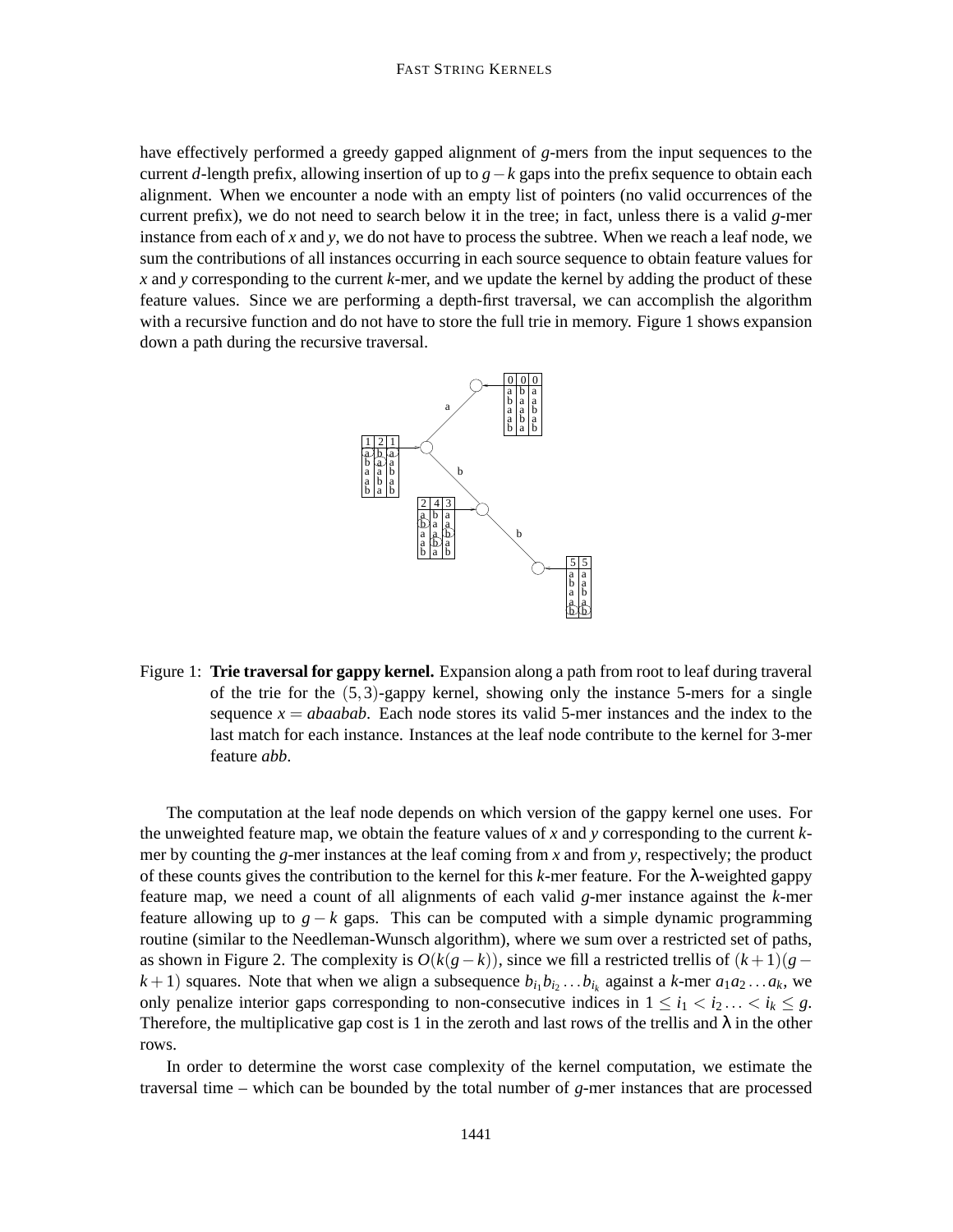

Figure 2: **Dynamic programming at the leaf node.** The trellis in (A) shows the restricted paths for aligning a *g*-mer against a *k*-mer, with insertion of up to *g*−*k* gaps in the *k*-mer, for  $g = 5$  and  $k = 3$ . The basic recursion for summing path weights is  $S(i, j) = m(a_i, b_j)S(i - j)$  $1, j - 1$  +  $g(i)S(i, j - 1)$ , where  $m(a, b) = 1$  if *a* and *b* match, 0 if they are different, and the gap penalty  $g(i) = 1$  for  $i = 0, k$  and  $g(i) = \lambda$  for other rows. That is, except for the top and bottom rows, every time we move to the right, we introduce an additional internal gap and incur a multiplicative penalty of  $\lambda$ ; when we move diagonally, we see whether the corresponding characters match or not. Trellis (B) shows the example of aligning *ababb* against 3-mer *abb*. An explanation of how to interpret trellis diagrams for dynamic programming can be found in Durbin et al. (1998).

at the leaf nodes multiplied by the maximum number of times an instance is operated on as it is passed from root to leaf – plus the processing time at the leaf nodes need to compute the kernel update. Each *<sup>g</sup>*-mer instance in the input data can contribute to *g k*  $\overline{ }$ *k*-mer features, which we can write as  $O(g^{g-k})$  if  $g-k$  is smaller than  $k$  and  $O(g^k)$  otherwise. For simplicity, we assume the more typical former case, and we let the reader make simple adjustments in the latter case. Therefore, at most  $O(g^{g-k}(|x|+|y|)$  *g*-mer instances are processed at leaf nodes in the traversal. Since we iterate through at most *g* positions of each *g*-mer instance as we pass from root to leaf, the traversal time is  $O(g^{g-k+1}(|x|+|y|))$ . The total processing time at leaf nodes is  $O(g^{g-k}(|x|+|y|))$  for the unweighted gappy kernel and  $O(k(g-k)g^{g-k}(|x|+|y|))$  for the weighted gappy kernel. Therefore, in both cases, we have total complexity of the form  $O(c(g, k)(|x| + |y|))$ , with  $c(g, k) = O((g - k)g^{g-k+1})$  for the more expensive kernel. Further discussion of the complexity argument and pseudocode for the algorithm can be found in Shawe-Taylor and Cristianini (2004).

Note that with the definition of the gappy feature maps given above, a gappy *k*-character subsequence occuring with  $c \leq g - k$  gaps is counted in each of the  $g - (k + c) + 1$  g-length windows that contain it. To obtain feature maps that count a gappy *k*-character subsequence only once, we can make minor variations to the algorithm by requiring that the first character of a gappy *k*-mer occurs in the first position of the *g*-length window in order to contribute to the corresponding *k*-mer feature.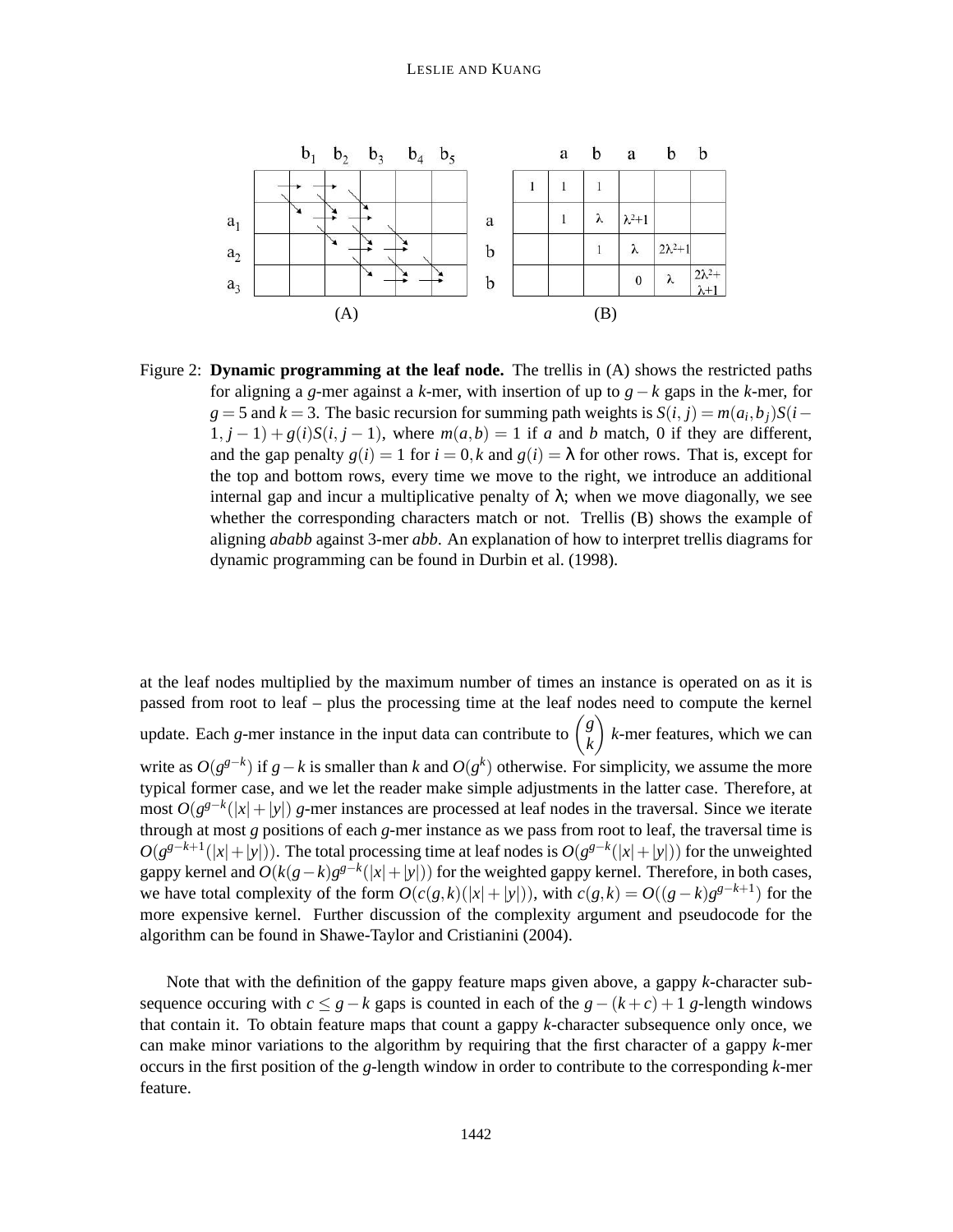## **3.2** (*k*,σ)**-Substitution Kernel Computation**

For the substitution kernel, computation is very similar to the mismatch kernel algorithm. We use a depth *k* trie to represent the feature space. We store, at each depth *d* node that we visit, a set of pointers to all *k*-mer instances α in the input data whose *d*-length prefixes have current mutation score  $-\sum_{i=1}^{d} \log P(a_i|b_i) < \sigma$  of the current prefix pattern  $b_1b_2...b_d$ , and we store the current mutation score for each *k*-mer instance. As we pass from a parent node at depth *d* to a child node at depth  $d+1$  along a branch labeled with symbol *b*, we process each *k*-mer  $\alpha$  by adding  $-\log P(a_{d+1}|b)$  to the mutation score and pass it to the child if and only if the score is still less than  $\sigma$ . As before, we update the kernel at the leaf node by computing the contribution of the corresponding *k*-mer feature.

The number of leaf nodes visited in the traversal is  $O(N_{\sigma}(|x|+|y|))$ , where the constant is the maximum mutation neighborhood size,  $N_{\sigma} = \max_{\alpha \in \Sigma^k} |M_{(k,\sigma)}|$ . We can choose  $\sigma$  sufficiently small to get any desired bound on  $N_{\sigma}$ , but it is difficult to estimate how to set the parameters to obtain good SVM classification performance except by empirical results. Total complexity for the kernel value computation is  $O(kN_{\sigma}(|x|+|y|)).$ 

#### **3.3** (*k*,*m*)**-Wildcard Kernel Computation**

Computation of the wildcard kernel is again very similar to the mismatch kernel algorithm. We use a depth *k* trie with branches labeled by characters in Σ∪ {∗}, and we prune (do not traverse) subtrees corresponding to prefix patterns with greater than *m* wildcard characters. At each node of depth *d*, we maintain pointers to all *k*-mers instances in the input sequences whose *d*-length prefixes match the current *d*-length prefix pattern (with wildcards) represented by the path down from the root.

Each *k*-mer instance in the data matches at most  $\sum_{i=0}^{m}$  *k i*  $\overline{ }$  $= O(k<sup>m</sup>)$  *k*-length patterns having up to *m* wildcards. Thus the number of leaf nodes visited is in the traversal is  $O(k^m(|x|+|y|))$ , and total complexity for the kernel value computation is  $O(k^{m+1}(|x|+|y|)).$ 

# **3.4 Comparison with Mismatch Kernel Complexity**

For the (*k*,*m*) mismatch kernel, the size of the mismatch neighborhood of an instance *k*-mer is  $O(k^m|\Sigma|^m)$ , so total kernel value computation is  $O(k^{m+1}|\Sigma|^m(|x|+|y|))$ . All the other kernels presented here have running time  $O(c_K(|x|+|y|))$ , where constant  $c_K$  depends on the parameters of the kernel but not on the size of the alphabet  $\Sigma$ . Therefore, we have improved constant term for larger alphabets (such as the alphabet of 20 amino acids). In Section 5, we show that these new, faster kernels have performance comparable to the mismatch kernel in protein classification experiments.

## **4. Transducer Representation**

Cortes et al. (2002) recently showed that many known string kernels can be associated with and constructed from weighted finite state transducers with input alphabet  $\Sigma$ . We briefly outline their transducer formalism and give transducers for some of our newly defined kernels. For simplicity, we only describe transducers over the probability semiring  $\mathbb{R}_+ = [0, \infty)$ , with regular addition and multiplication.

Following the development in Cortes et al. (2002), a weighted finite state transducer over  $\mathbb{R}_+$  is defined by a finite input alphabet Σ, a finite output alphabet ∆, a finite set of states *Q*, a set of input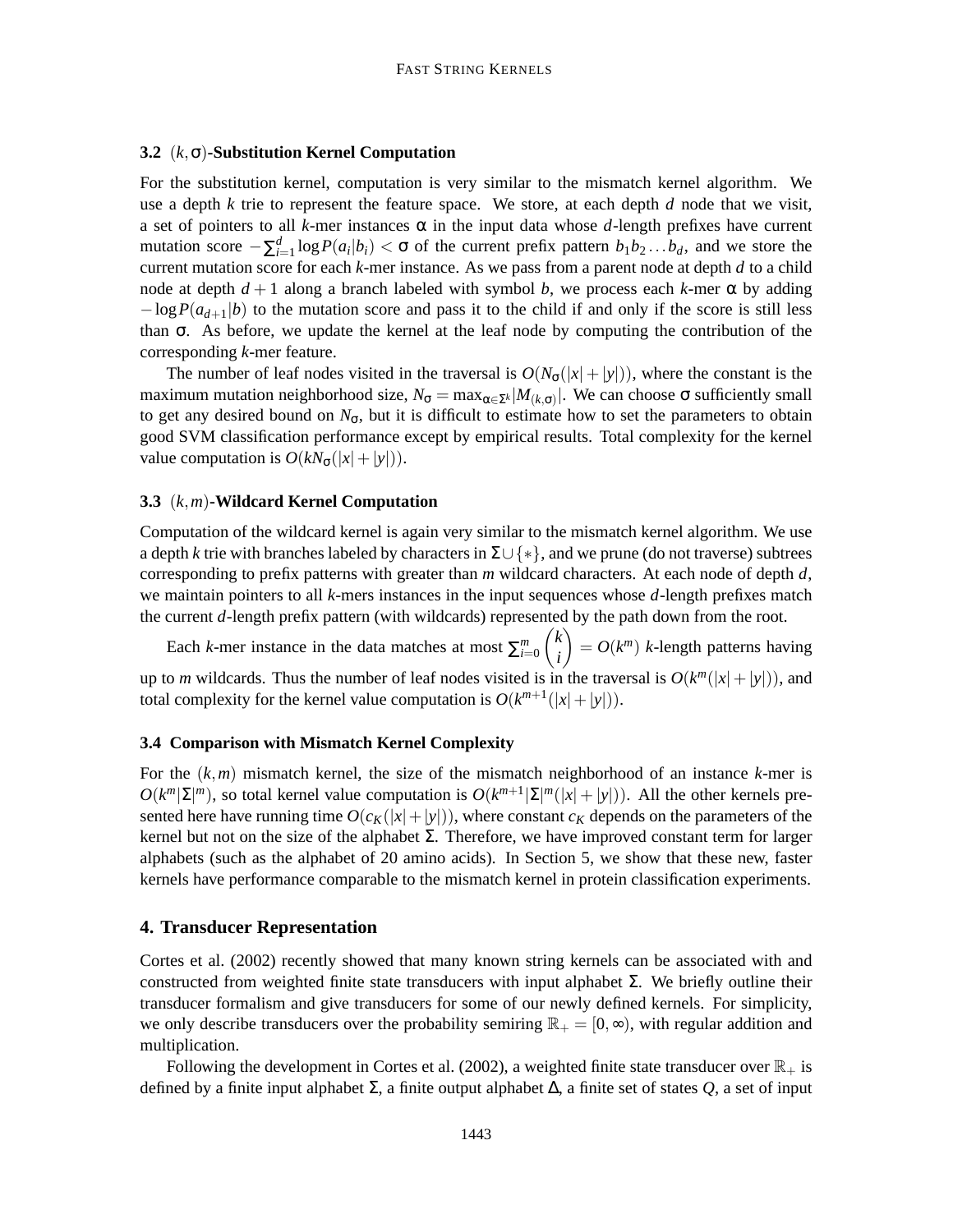states *I* ⊂ *Q*, a set of output states  $F \subset Q$ , a finite set of transitions  $E \subset Q \times (\Sigma \cup \{\epsilon\}) \times (\Delta \cup \{\epsilon\}) \times$  $\mathbb{R}_+ \times Q$ , an initial weight function  $\lambda : I \to \mathbb{R}_+$ , and a final weight function  $\rho : F \to \mathbb{R}_+$ . Here, the symbol ε represents the empty string. The transducer can be represented by a weighted directed graph with nodes indexed by *Q* and each transition  $e \in E$  corresponding to a directed edge from its origin state  $p[e]$  to its destination state  $n[e]$  and labeled by the input symbol  $i[e]$  it accepts, the output symbol *o*[*e*] it emits, and the weight *w*[*e*] it assigns. We write the label as *i*[*e*] : *o*[*e*]/*w*[*e*] (abbreviated as  $i[e]$ :  $o[e]$  if the weight is 1).

For a path  $\pi = e_1e_2 \dots e_k$  of consecutive transitions (directed path in graph), the weight for the path is  $w[\pi] = w[e_1]w[e_2] \dots w[e_k]$ , and we denote  $p[\pi] = p[e_1]$  and  $n[\pi] = n[e_k]$ . We write  $\Sigma^* =$  $\cup_{k\geq 0}$ Σ<sup>*k*</sup> for the set of all strings over Σ. For an input string *x* ∈ Σ<sup>\*</sup> and output string *z* ∈ Δ<sup>\*</sup>, we denote by  $P(I, x, z, F)$  the set of paths from initial states *I* to final states *F* that accept string *x* and emit string *z*. A transducer *T* is called regulated if for any pair of input and output strings  $(x, z)$ , the output weight  $[[T]](x, z)$  that *T* assigns to the pair is well-defined. The output weight is given by:

$$
[[T]](x,z) = \sum_{\pi \in P(I,x,z,F)} \lambda(p[\pi]) w[\pi] p(n[\pi])
$$

A key observation from Cortes et al. (2002) is that there is a general method for defining a string kernel from a weighted transducer *T*. Let  $\Psi : \mathbb{R}_+ \to \mathbb{R}$  be a semiring morphism (for us, it will simply be inclusion), and denote by  $T^{-1}$  the transducer obtained from *T* by transposing the input and output labels of each transition. Then if the composed transducer  $S = T \circ T^{-1}$  is regulated, one obtains a rational string kernel for alphabet  $\Sigma$  via

$$
K(x,y) = \Psi([[S]](x,y)) = \sum_{z} \Psi([[T]](x,z)) \Psi([[T]](y,z))
$$

where the sum is over all strings  $z \in \Delta^*$  (where  $\Delta$  is the output alphabet for *T*) or equivalently, over all output strings that can be emitted by *T*. Therefore, we can think of *T* as defining a feature map indexed by all possible output strings  $z \in \Delta^*$  for *T*.

Using this construction, Cortes et al. showed that the  $k$ -gram counter transducer  $T_k$  corresponds to the *k*-gram or *k*-spectrum kernel, and the gappy *k*-gram counter transducer  $T_{k\lambda}$  gives the unrestricted gappy *k*-gram kernel from Lodhi et al. (2002). Figure 3(a) shows the diagram of the 3-gram transducer  $T_3$ , and Figure 3(b) gives the gappy 3-gram transducer  $T_{3,\lambda}$ . Our  $(g, k, \lambda)$ -gappy kernel  $K_{(a,k,\lambda)}^{\text{Weighted Gap}}$ Weighted Gap can be obtained from the composed transducer  $T = T_{k,\lambda} \circ T_g$  using the  $T \circ T^{-1}$  con-<br>(g,k,λ) struction. (In all our examples, we use  $\lambda(s) = 1$  for every initial state *s* and  $\rho(t) = 1$  for every final state *t*.)

For the  $(k,m)$ -wildcard kernel, we set the output alphabet to be  $\Delta = \Sigma \cup \{*\}$  and define a transducer with  $m+1$  final states, as indicated in the figure. The  $m+1$  final states correspond to destinations of paths that emit *k*-grams with  $0, 1, \ldots, m$  wildcard characters, respectively. The  $(3,1)$ wildcard transducer is shown in Figure 4.

The  $(k, \sigma)$ -substitution kernel does not appear to fall exactly into this framework, though if we threshold individual substitution probabilities independently rather than threshold the product probability over all positions in the *k*-mer, we can define a transducer that generates a similar kernel. Starting with the *k*-gram transducer, we add additional transitions (between "consecutive" states of the *k*-gram) of the form *a* : *b* for those pairs of symbols with  $-\log P(a|b) < \sigma_o$ . Now there will be a (unique) path in the transducer that accepts  $k$ -mer  $\alpha = a_1 a_2 ... a_k$  and emits  $\beta = b_1 b_2 ... b_k$  if and only if every substitution satisfies  $-\log P(a_i|b_i) < \sigma_o$ .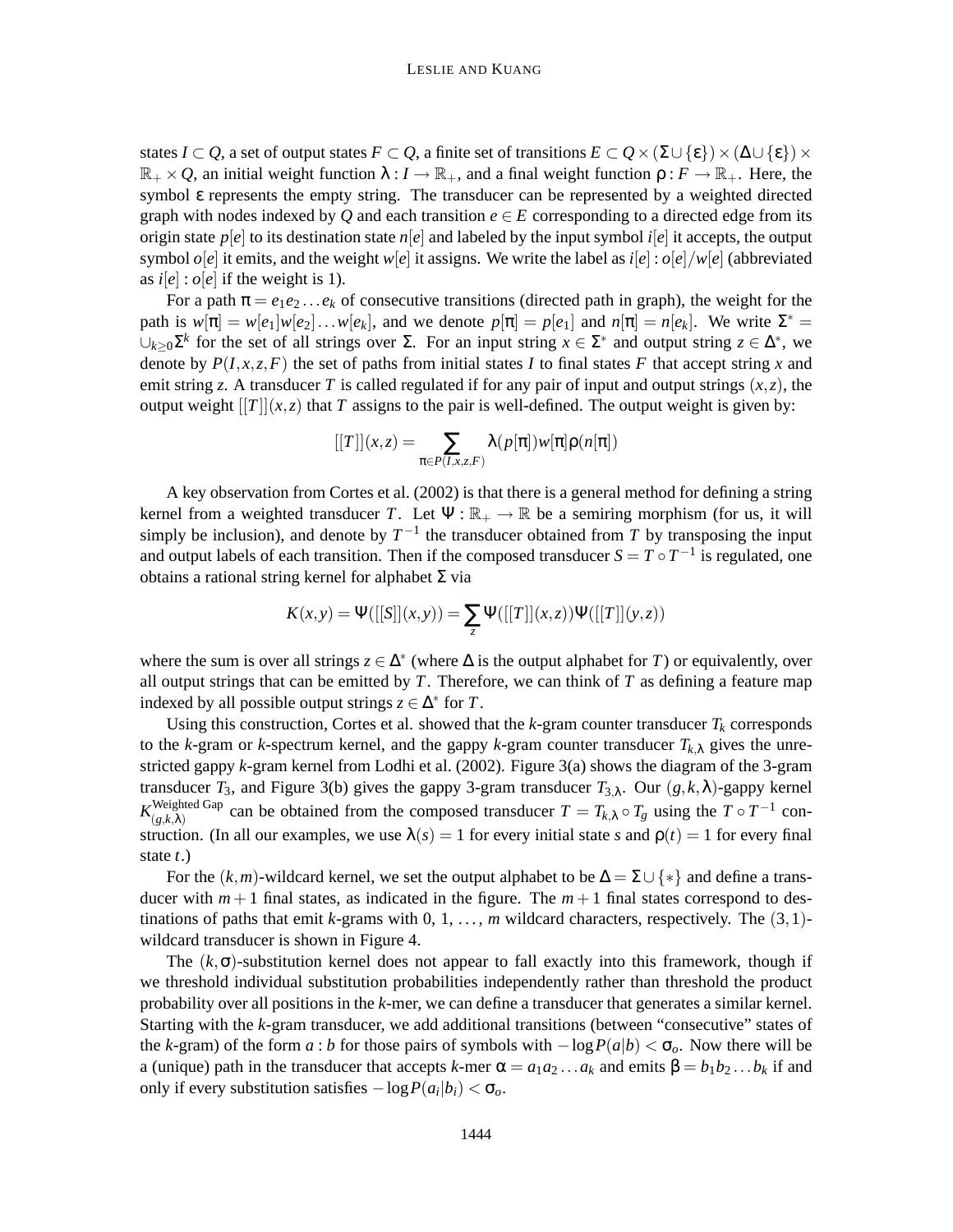

Figure 3: **The** *k***-gram and gappy** *k***-gram transducers.** The diagrams show the 3-gram transducer (a) and the gappy 3-gram transducer (b) for a two-letter alphabet. Here, the edge label  $a : \varepsilon : \lambda$ , for example, means "accept symbol *a*, output the empty symbol  $\varepsilon$ , multiply the weight by  $\lambda$ ".



Figure 4: **The**  $(k,m)$ **-wildcard transducer.** The diagram shows the  $(3,1)$ -wildcard transducer for a two-letter alphabet.

# **5. Experiments**

We tested all the new string kernels with SVM classifiers on two benchmark data sets (Jaakkola et al., 1999, Weston et al., 2003), both designed for the remote protein homology detection problem, in order to compare to results with the mismatch kernel reported previously (Leslie et al., 2002b) and other recent kernel representations for protein sequence data. We also present results to explore how parameter choices for the new kernels affect SVM classification performance. The benchmarks are based on different versions of the SCOP database (Murzin et al., 1995), an expert-curated database of protein domains with known 3D structure, organized hierarchically into folds, superfamilies, and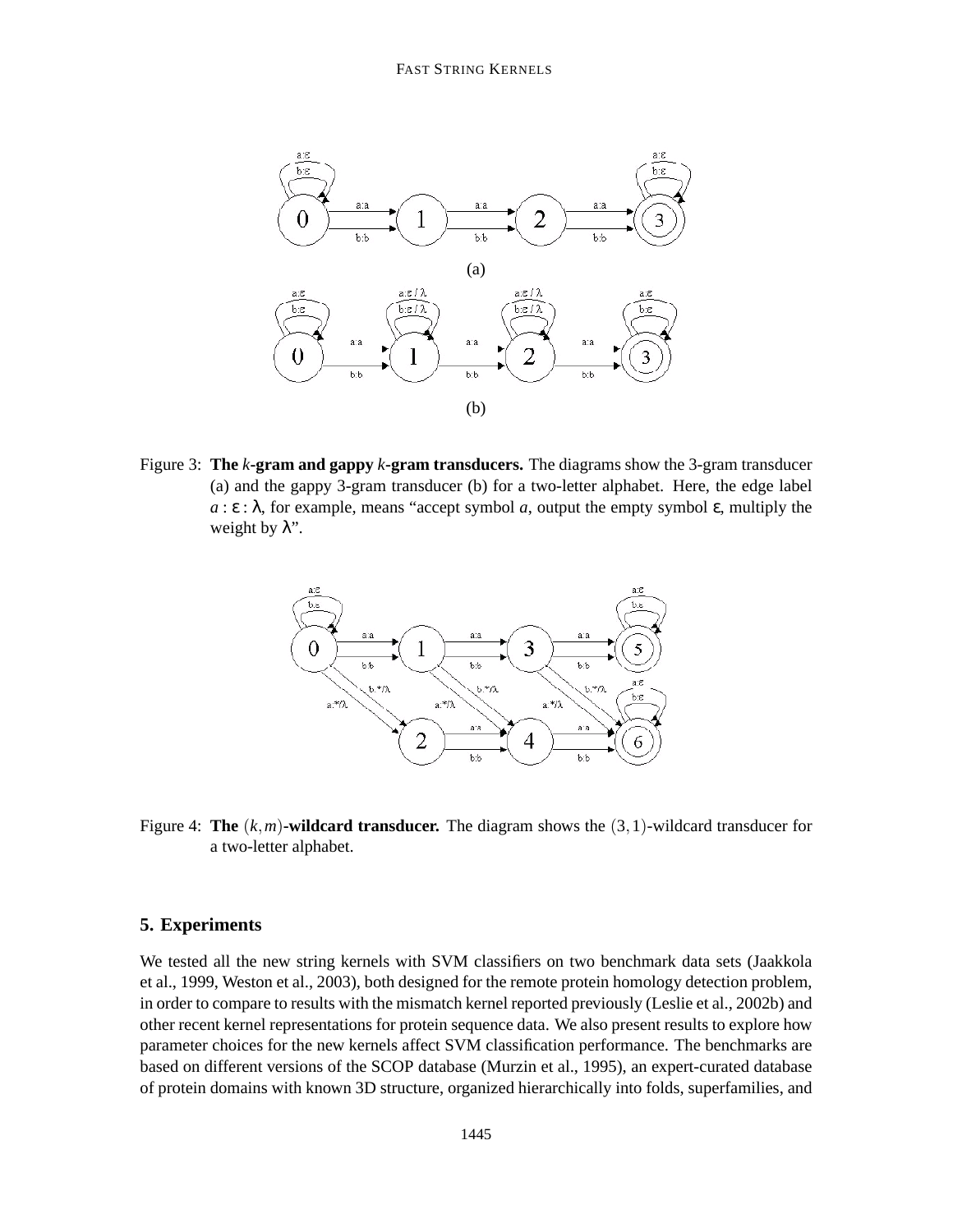#### LESLIE AND KUANG

families. Protein domain sequences belonging to different families but the same superfamily are considered to be remote homologs in SCOP. In these experiments, remote homology is simulated by holding out all members of a target SCOP family from a given superfamily as a test set, while examples chosen from the remaining families in the same superfamily form the positive training set. The negative test and training examples are chosen from disjoint sets of folds outside the target family's fold, so that negative test and negative training sets are unrelated to each other and to the positive examples. More details of the experimental set-up can be found in Jaakkola et al. (1999).

While in principle, we can define and test inexact matching string kernels for a wide range of parameters, in practice, only a small parameter range is biologically motivated for use in the remote protein homology detection problem. For the exact matching *k*-spectrum kernel (Leslie et al., 2002a), the only interesting parameter choices are  $k = 3$  and  $k = 4$ , since exact occurrences of *k*-mers of length  $k \geq 5$  in remotely homologous proteins are so rare that the spectrum kernel would mostly be 0 off the diagonal. By incorporating inexact matching such as mismatches or gaps, we can use slightly longer subsequence instances and allow a few mismatches or gaps; however, using very long subsequences, or allowing a great amount of mutation of subsequence instances in our inexact matching scheme, would not capture biologically realistic sequence similarity. For example, for the gappy kernel, we expect that length  $(g, k) = (6, 4) - 4$ -mers allowing up to 2 gaps – would be a useful parameter choice, while allowing many more gaps and hence a longer *g*-length window would be less useful. We test a range of parameter choices that seem reasonable in the experiments below.

In the first and larger SCOP benchmark data set, based on SCOP version 1.37, we compare to the Fisher kernel of Jaakkola et al. (1999) in addition to our previous mismatch kernel. In the Fisher kernel method, the feature vectors are derived from profile HMMs trained on the positive training examples. The feature vector for sequence *x* is the gradient of the log likelihood function  $\log P(x|\theta)$ defined by the model and evaluated at the maximum likelihood estimate for model parameters:  $\Phi(x) = \nabla_{\theta} \log P(x|\theta)|_{\theta=\theta_0}$ . The Fisher kernel was the best performing method on this data set prior to the mismatch-SVM approach, whose performance is as good as Fisher-SVM and better than all other standard methods tried (Leslie et al., 2002b). We note that in this data set, additional positive training sequences were pulled in from the non-redundant protein sequence database using an iterative training method for the profile HMMs. The presence of these additional "domain homologs" makes the learning task easier for all methods.

We also include a second set of experiments to further investigate the dependence of SVM performance on parameter choices for the new kernels. This second data set is based on SCOP version 1.59 and contains only sequences from the SCOP database – no domain homologs are added. The experiments are similar to those described by Liao and Noble (2002) but use a more recent version of SCOP. In this data set, the positive training sets are quite small, and the learning task is more difficult in this setting. In particular, there is not enough positive training data to train profile HMMs in these experiments, so we do not report Fisher kernel results (which are not competitive in this setting).

There is another successful feature representation for protein classification, the SVM-pairwise method presented in Liao and Noble (2002). Here one uses an empirical kernel map based on pairwise Smith-Waterman (Waterman et al., 1991) alignment scores

$$
\Phi(x)=(d(x_1,x),\ldots,d(x_m,x)),
$$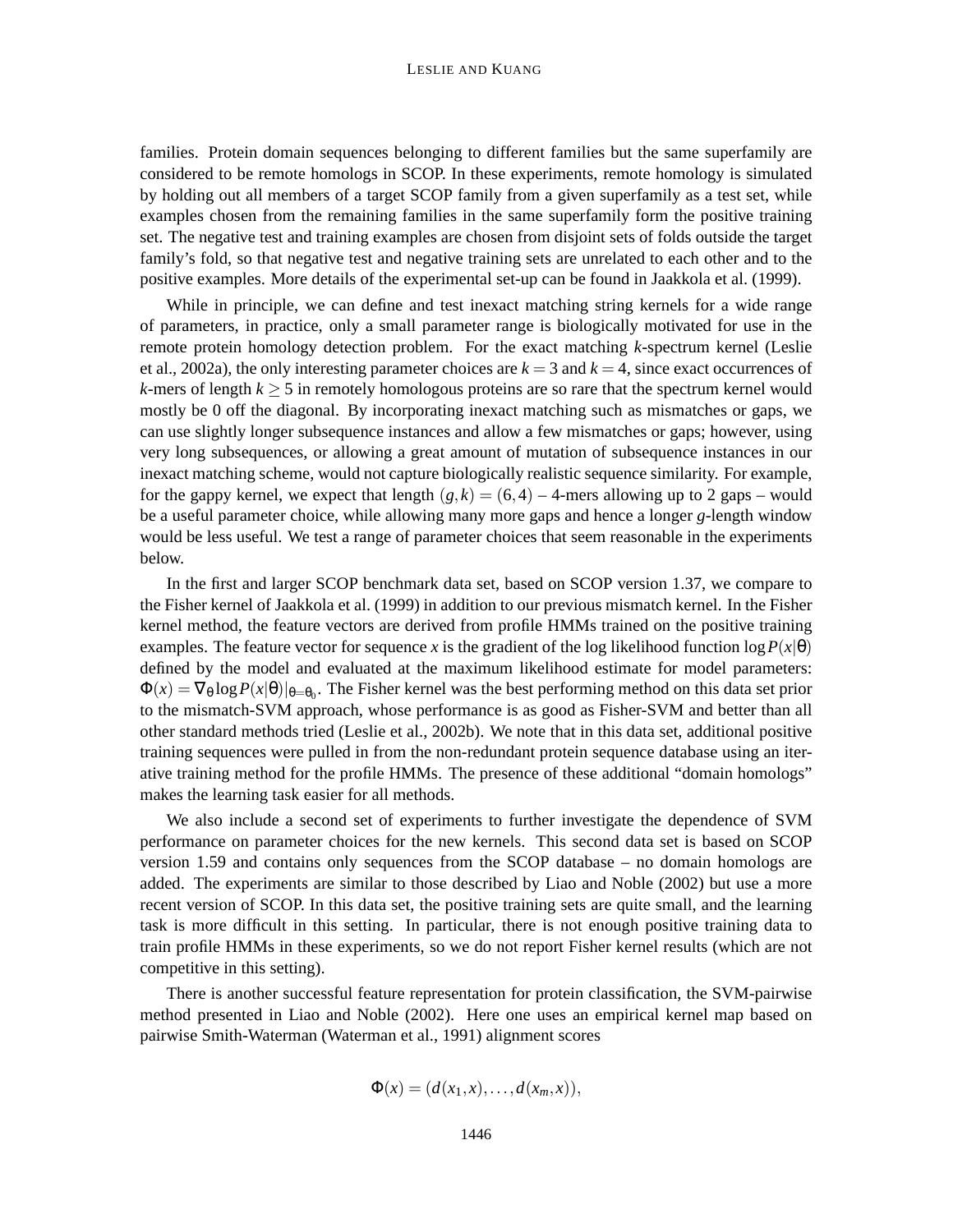where  $x_i$ ,  $i = 1...m$ , are the training sequences and  $d(x_i, x)$  is the E-value for the alignment score between *x* and *x<sup>i</sup>* . We have previously shown (Leslie et al., 2004) that the mismatch kernel used with an SVM classifier is competitive with SVM-pairwise on the SCOP benchmark presented in Liao and Noble (2002), so we do not repeat the SVM-pairwise experiments for the very similar benchmark here.

In both experiments, we normalized the kernel by  $k(x, y) \leftarrow \frac{k(x, y)}{\sqrt{k(x, x)}\sqrt{k(x, y)}}$  $\frac{k(x,y)}{k(x,x)\sqrt{k(y,y)}}$ . All methods are evaluated using the receiver operating characteristic (ROC) score, which is the area under the receiver operating curve, which plots the rate of true positives as a function of the rate of false positives as the threshold for the classifier varies (Gribskov and Robinson, 1996). Perfect ranking of all positives above all negatives gives an ROC score of 1, while a random classifier has an expected score close to 0.5. We also use the ROC-50 score, which is the normalized area under the receiver operating curve up to the first 50 false positives; this score focuses on the top of the ranking of the test examples produced by the classifier and is more informative when there are very few positive examples in the test set. Use of ROC-50 scores (or other ROC-N scores) is the most standard way of evaluating performance of homology detection methods in bioinformatics (Gribskov and Robinson, 1996).

Finally, we use kernel alignment scores (Cristianini et al., 2001) on the second SCOP data set to investigate the empirical differences between the different inexact matching models for protein sequence data, and we investigate methods for combining kernels to improve SVM performance.

# **5.1 SCOP Experiments with Domain Homologs: Comparison with Fisher and Mismatch Kernels**

We first present experimental results for the new kernels on the larger of the two SCOP data sets, the Fisher-SCOP benchmark introduced by Jaakkola et al. (1999) that contains domain homologs for additional positive training data, and compare SVM classification performance to both the mismatch kernel and the Fisher kernel.

We tested the  $(g, k)$ -gappy kernel with parameter choices  $(g, k) = (6, 4)$ ,  $(7, 4)$ ,  $(8, 5)$ ,  $(8, 6)$ , and  $(9,6)$ . Among them  $(g,k) = (6,4)$  yielded the best results, though other choices of parameters had quite similar performance (data not shown). We also tested the alternative weighted gappy kernel, where the contribution of an instance *g*-mer to a *k*-mer feature is a weighted sum of all the possible matches of the *k*-mer to subsequences in the *g*-mer with multiplicative gap penalty  $\lambda$  ( $0 < \lambda \le 1$ ). We used gap penalty  $\lambda = 1.0$  and  $\lambda = 0.5$  with the (6,4) weighted gappy kernel. We found that  $\lambda = 0.5$ weighting slightly weakened performance (results not shown). In Figure 5, we see that unweighted and weighted ( $\lambda = 1.0$ ) gappy kernels have comparable results to (5, 1)-mismatch kernel and Fisher kernel.

We tested the substitution kernels with  $(k, \sigma) = (4, 6.0)$ . Here,  $\sigma = 6.0$  was chosen so that the members of a mutation neighborhood of a particular 4-mer would typically have only one position with a substitution, and such substitutions would have fairly high probability. Therefore, the mutation neighborhoods were much smaller than, for example, (4,1)-mismatch neighborhoods. The results are shown in Figure 6. Again, the substitution kernel has comparable performance with mismatch-SVM and Fisher-SVM, though results are perhaps slightly weaker for more difficult test families.

In order to compare with the (5,1)-mismatch kernel, we tested wildcard kernels with parameters  $(k,m,\lambda) = (5,1,1.0)$  and  $(k,m,\lambda) = (5,1,0.5)$ . Results are shown in Figure 7. The wildcard kernel with  $\lambda = 1.0$  seems to perform as well or almost as well as the (5,1)-mismatch kernel and Fisher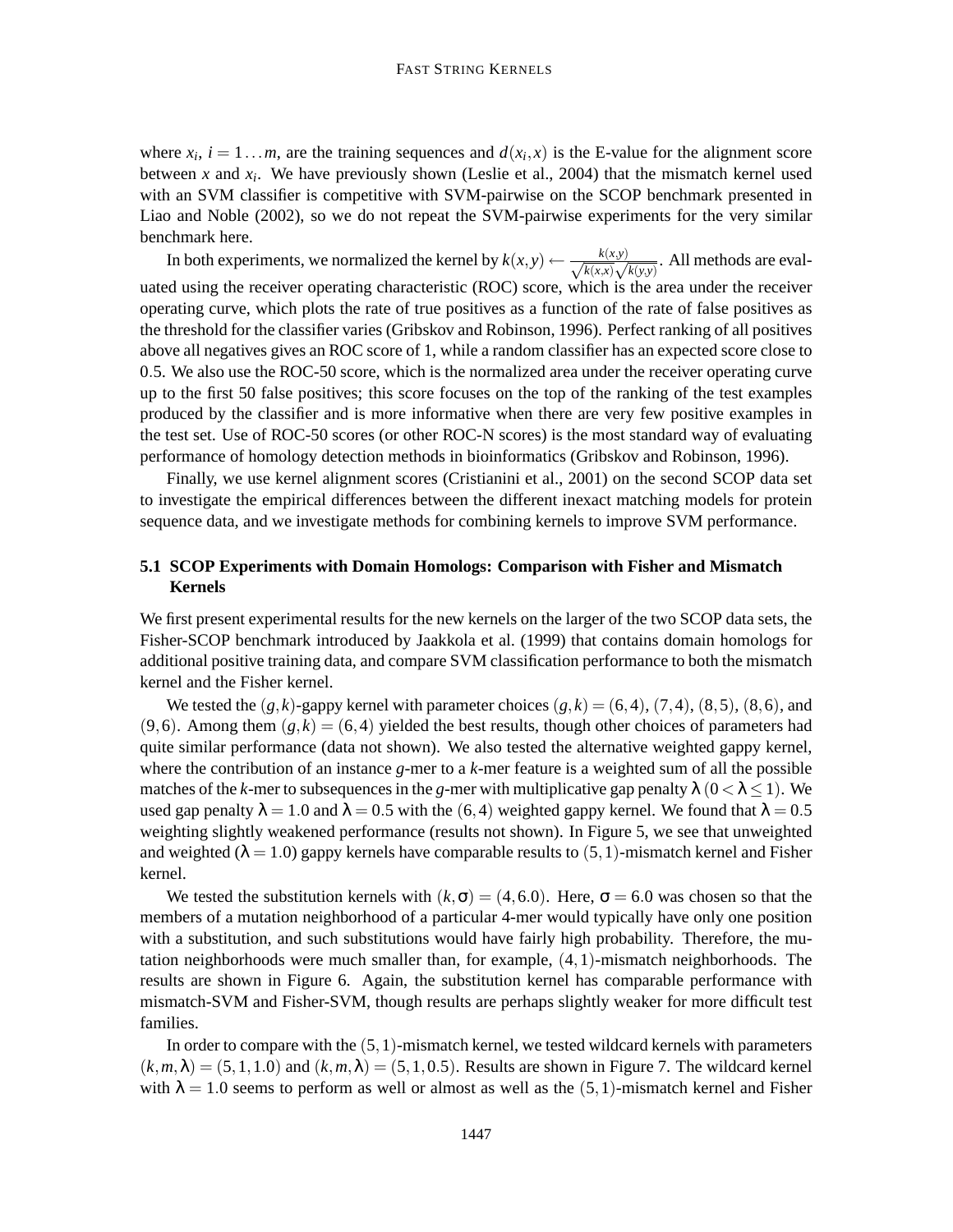

Figure 5: **Comparison of of Mismatch-SVM, Fisher-SVM and Gappy-SVM.** The graph plots the total number of families for which a given method exceeds an ROC score threshold (a) or ROC-50 score threshold (b).



Figure 6: **Comparison of mismatch-SVM, Fisher-SVM and substitution-SVM.** The graph plots the total number of families for which a given method exceeds an ROC score threshold (a) or ROC-50 score threshold (b).

kernel, while enforcing a penalty on wildcard characters of  $\lambda = 0.5$  seems to weaken performance somewhat.

If we compare results for the best-performing parameter choices that we tried from each kernel family – the  $(5,1)$ -mismatch kernel, the  $(5,1,1.0)$ -wildcard kernel, the  $(6,4)$ -gappy kernel with  $\lambda = 1.0$ , and the (4,6.0)-substitution kernel – then a signed ranked test with Bonferroni correction for multiple comparisons (Henikoff and Henikoff, 1992, Salzberg, 1997) and a p-value cut-off of 0.05 finds no significant differences between the four kernels, either on the basis of ROC or ROC-50 scores.

# **5.2 SCOP Experiments without Domain Homologs: Dependence on Parameters**

In the second set of SCOP experiments, we take advantage of the smaller data set from Weston et al. (2003) to generate kernels corresponding to a wider range of parameter values, so that we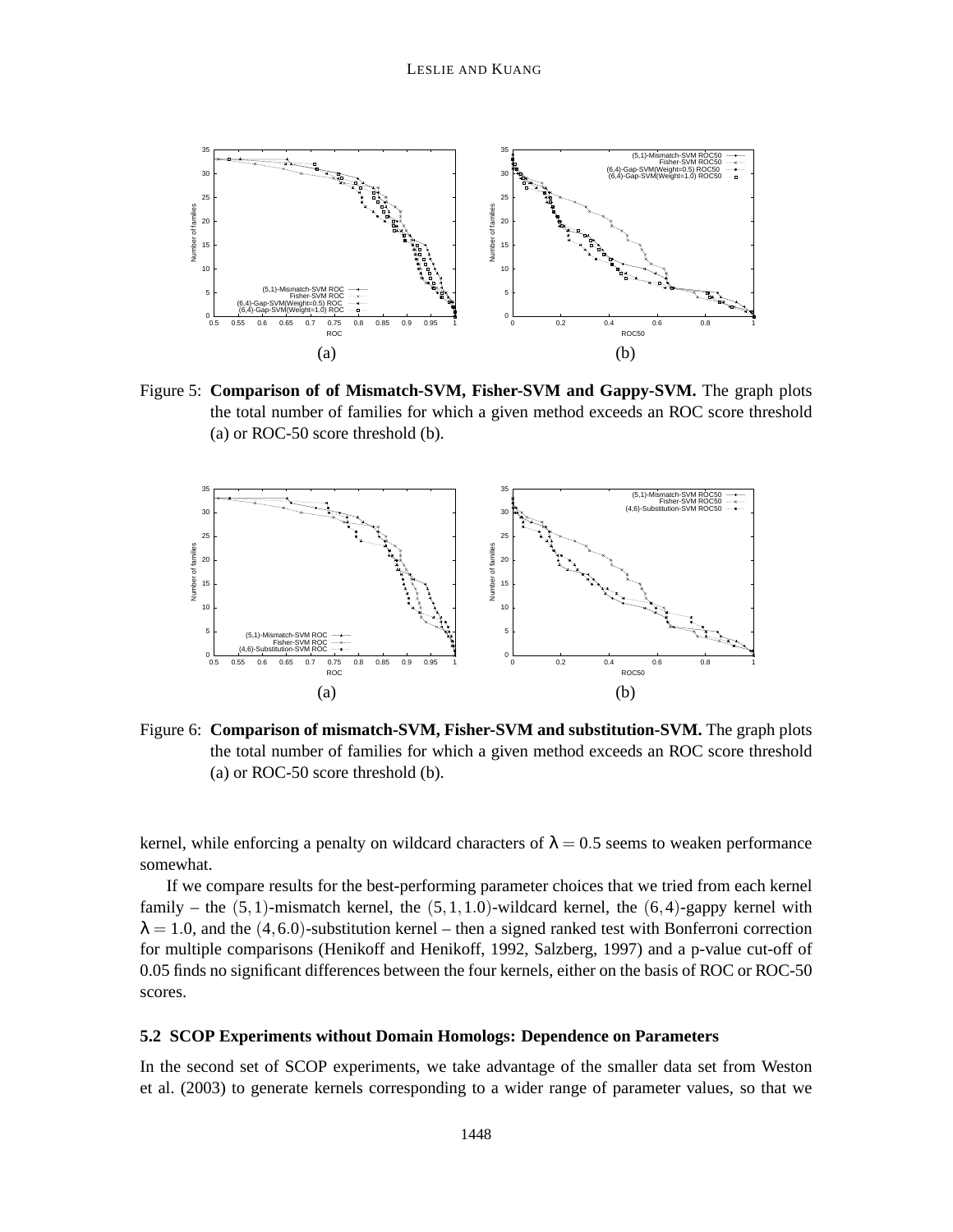

Figure 7: **Comparison of mismatch-SVM, Fisher-SVM and wildcard-SVM.** The graph plots the total number of families for which a given method exceeds an ROC score threshold (a) or ROC-50 score threshold (b).

can explore how parameter choices affect SVM classification performance. We also use kernel alignment and kernel-target alignment scores (Cristianini et al., 2001) to investigate differences between different kernel models. Note that this data set contains no domain homologs, and thus the small amount of positive training data makes the experiments more difficult.

In experiments with the gappy kernel, we chose parameter values  $(g, k) = (6, 4)$ ,  $(7, 5)$  and  $(8, 6)$ and set the gap penalty to  $\lambda = 1.0$ , the preferred choice from the previous experiments. The choice  $(g, k) = (6, 4)$  still produced the best classification results, which were slightly but not significantly weaker than those of (5,1)-mismatch kernel. The results are shown in Figure 8. Performance deteriorates as larger values of the *g* parameter are chosen with the number of gaps held fixed.



Figure 8: **Dependence on parameters for the gappy kernel.** The graph plots the total number of families for which a given method exceeds an ROC (a) or ROC-50 (b) score threshold.

The substitution kernel was tested with parameter choices  $(k, \sigma) = (4, 6.0), (5, 7.5)$  and  $(6, 9.0)$ . All of these three kernels gave slightly stronger performance than the (5,1)-mismatch kernel, and results for the different parameter choices were remarkably similar, as shown in Figure 9. Thus, more so than for other inexact matching models, the substitution kernel performance seems stable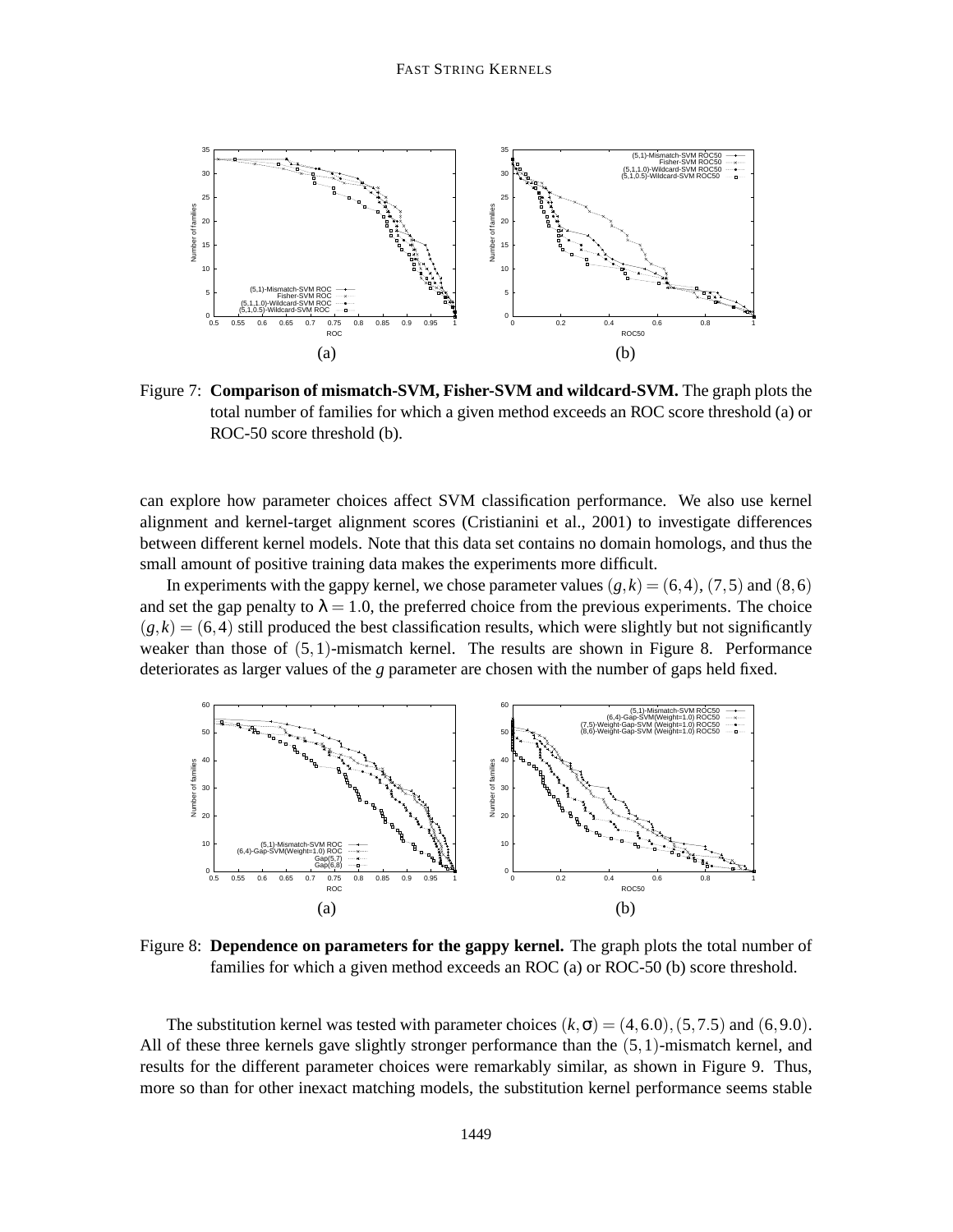as we vary  $k$  while  $\sigma$  is adjusted additively; however, as we see below, the Gram matrices produced by these different choices of kernels are in fact quite different.



Figure 9: **Dependence on parameters for substitution kernel.** The graph plots the total number of families for which a given method exceeds an ROC (a) or ROC-50 (b) score threshold. Results for three parameter choices give almost identical results.

We tested the wildcard kernel with  $(k,m,\lambda) = (5,1,1.0)$  and  $(5,2,1.0)$ . We observed a significant improvement in performance when we allowed up to 2 wildcards instead of 1 with  $k = 5$ . The performance of (5,2,1.0)-wildcard kernel gave the best results among all kernel families and parameters that we tried, though several other kernel choices gave very similar performance. The results are shown in Figure 10. Intuitively, it is clear that allowing 1 mismatch is closer to permitting 2 wildcards than to permitting a single wildcard: two *k*-mers that are identical except in *two* positions have intersecting (*k*,1)-mismatch neighborhoods and hence their (*k*,1)-mismatch feature vectors have non-zero inner product; similarly, such a pair of *k*-mers have non-orthogonal (*k*,2)-wildcard feature vectors but orthogonal  $(k,1)$ -wildcard feature vectors.



Figure 10: **Dependence on parameters for the wildcard kernel.** The graph plots the total number of families for which a given method exceeds an ROC (a) or ROC-50 (b) score threshold. In the graph, the curve of  $(5,2,1.0)$ -wildcard kernel clearly outperforms the  $(5,1,1.0)$ wildcard kernel.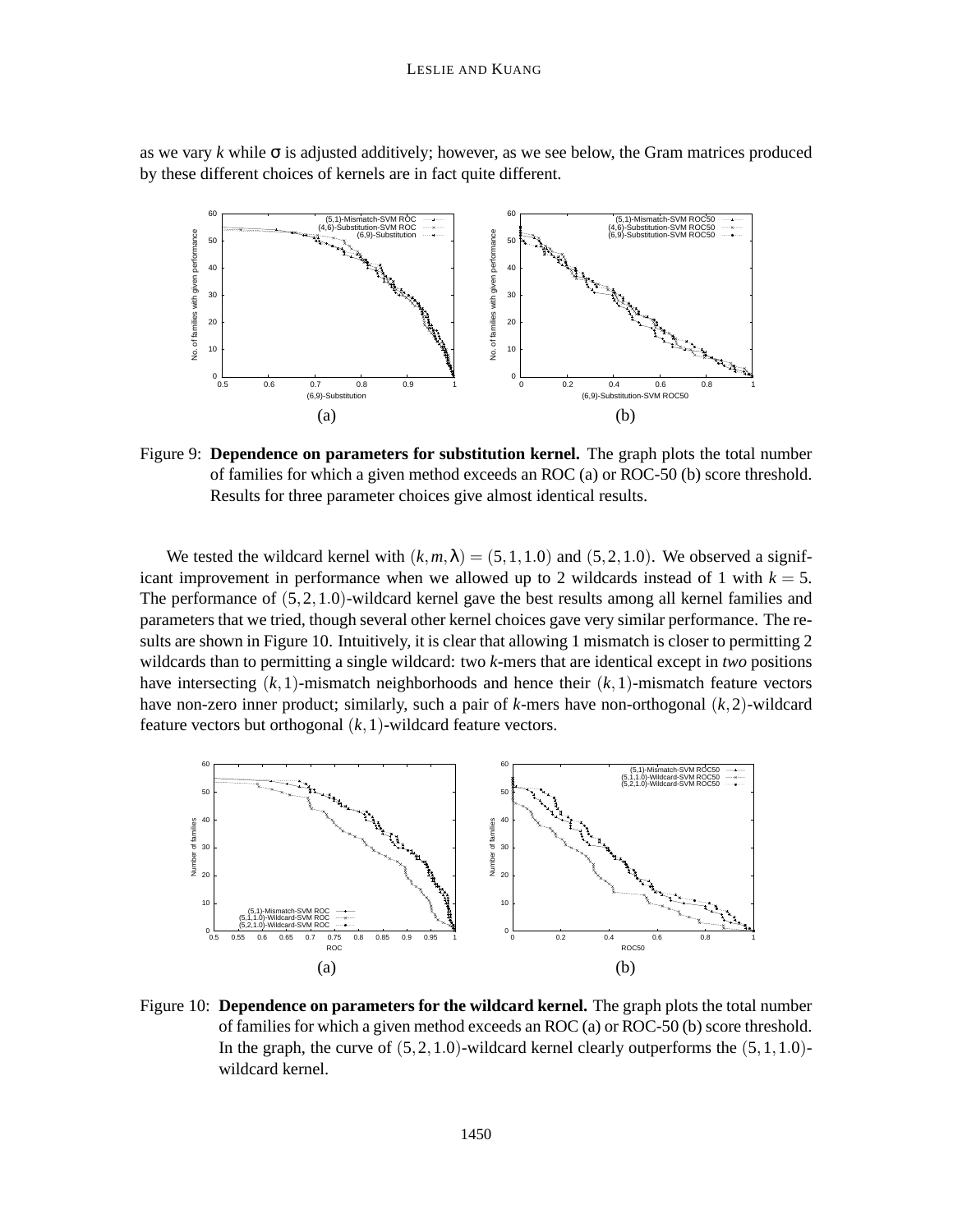## FAST STRING KERNELS

| Kernel                  | Kernel Alignment | <b>ROC</b> | $ROC-50$ |
|-------------------------|------------------|------------|----------|
| $(5,1)$ -mismatch       | 0.0982           | 0.875      | 0.416    |
| $(6,4)$ -gappy          | 0.1428           | 0.851      | 0.387    |
| $(7,5)$ -gappy          | 0.0269           | 0.825      | 0.315    |
| $(8,6)$ -gappy          | 0.0090           | 0.782      | 0.242    |
| $(4,6.0)$ -substitution | 0.1643           | 0.876      | 0.441    |
| $(5,7.5)$ -substitution | 0.0369           | 0.865      | 0.428    |
| $(6,9.0)$ -substitution | 0.0170           | 0.871      | 0.442    |
| $(5,1,1.0)$ -wildcard   | 0.0310           | 0.816      | 0.304    |
| $(5,2,1.0)$ -wildcard   | 0.1565           | 0.881      | 0.447    |

Table 1: Mean ROC and ROC-50 scores over 54 target families.

| Kernel             | $(5.1)$ -mismatch | $(6,4)$ -gappy | $(4.6)$ -subst | $(6.9)$ -subst | $(5.1)$ -wildcard | $(5.2)$ -wildcard |
|--------------------|-------------------|----------------|----------------|----------------|-------------------|-------------------|
| $(5,1)$ -mismatch  | 1.000             | 0.923          | 0.812          | 0.947          | 0.968             | 0.864             |
| $(6,4)$ -gappy     |                   | 1.000          | 0.915          | 0.742          | 0.775             | 0.955             |
| $(4, 6)$ -subst    |                   |                | 1.000          | 0.591          | 0.622             | 0.942             |
| $(6, 9)$ -subst    |                   |                |                | 1.000          | 0.991             | 0.626             |
| $(5,1)$ -wildcard  |                   |                |                |                | 1.000             | 0.669             |
| $(5, 2)$ -wildcard |                   |                |                |                |                   | 1.000             |

Table 2: Pairwise kernel alignment scores over the full SCOP data set.

In Table 1, we summarize the mean ROC and ROC-50 scores across the 54 target families for all the string kernels families and parameter values chosen. The table also shows mean training set *kernel-target alignment* scores across the experiments. Kernel alignment was introduced by Cristianini et al. (2001) as a measure of similarity between pairs of kernels or between a kernel and a target function. The *empirical kernel alignment* score between two kernels is defined as the value

 $\langle K_1, K_2 \rangle$  $\sqrt{\langle K_1, K_1 \rangle \langle K2, K2 \rangle}$ , where  $K_1$  and  $K_2$  are the Gram matrices for the kernels on the sample data, and

 $\langle \cdot, \cdot \rangle$  is the euclidean inner product when the Gram matrices are viewed as vectors (Hilbert-Schmidt inner product). Thus the alignment score is simply the cosine of the angle between the two vectors representing Gram matrices. The *empirical kernel-target alignment* is the kernel alignment for a Gram matrix and the target  $yy<sup>t</sup>$ , where  $y$  is the column vector of labels.

Table 1 shows that for the gappy and wildcard kernels, high kernel-target alignment scores do seem to correlate with good SVM classification performance. However, for the substitution kernels, the kernel-target alignment is low for larger values of *k* while performance remains strong. In Table 2, we show the pairwise kernel alignment scores between normalized kernels on the full SCOP data set of 7329 sequences. In some cases, the alignment scores between kernels of the same family with different parameters can be quite low, for example the  $(5,1,1.0)$ -wildcard kernel and  $(5,2,1.0)$ -wildcard kernel. Surprisingly, the  $(6,9)$ -substitution kernel Gram matrix is very similar to the (5,1,1.0)-wildcard kernel Gram matrix when compared by alignment score, even though their SVM performance is somewhat different, showing that the score gives only a rough measure of kernel similarity. The  $(6,4)$ -gappy kernel,  $(4,6)$ -substitution kernel and  $(5,2,1.0)$ -wildcard kernel are a group of well aligned Gram matrices.  $(5,1)$ -mismatch kernel seems to be in between the two previous groups in terms of kernel alignment. Clearly, all the models of inexact matching are fairly similar, but there do appear to be several significantly different Gram matrices in the set below that all successfully represent the data for the purposes of SVM learning.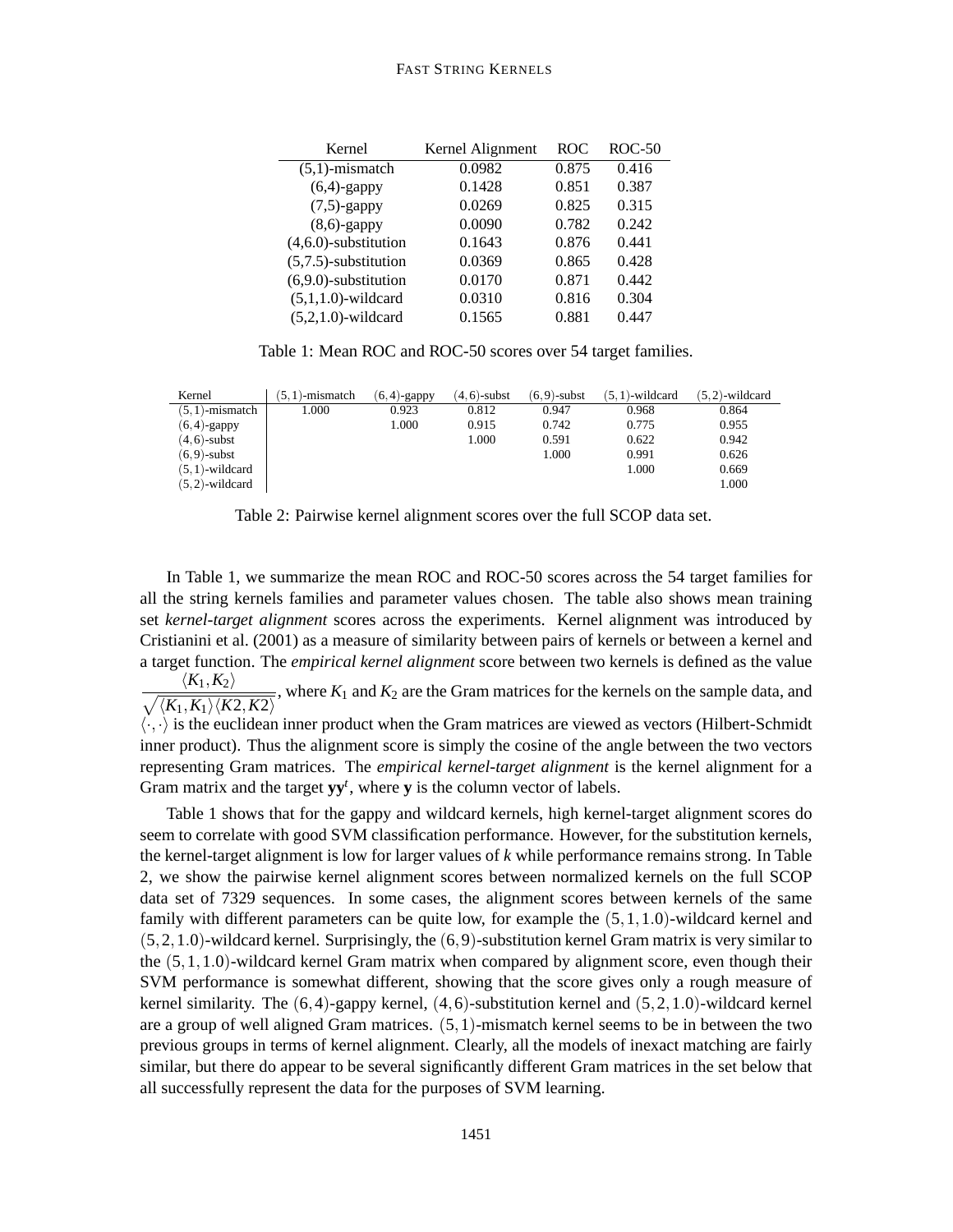| Kernel                   |       | ROC ROC-50 |
|--------------------------|-------|------------|
| $K_{eq}(\alpha_i=1)$     | 0.907 | 0.520      |
| $K_{opt}(\sigma = 0.01)$ | 0.901 | 0.502      |

Table 3: Mean ROC and ROC-50 scores of linearly combined kernels. Here  $K_{opt} = \sum_{i=1}^{N} \alpha_i K_i$ , where *N* is the number of kernels,  $\alpha$  is the optimal vector for the best alignment with target  $yy'$ , and the the regularization parameter depends on  $\sigma$  as described in the text.

Since different kernels capture somewhat different notions of sequence similarity, we consider whether a convex combination of kernels  $K(\alpha) = \sum_{i=1}^{N} \alpha_i K_i$ , with  $\alpha_i \ge 0$  for  $i = 1...N$ , can outperform individual kernels. We consider two schemes for choosing such a linear combination. In the first approach, we simply assign equal weights  $\alpha_i = 1/N$  for all *i* to obtain a new kernel  $K_{eq}$ . For a second approach, we follow Kandola et al. (2002), who proposed a general method for learning the  $\alpha_i$  by solving a optimization problem to maximize the kernel alignment between Gram matrix of  $K(\alpha)$  and target *yy'*,

$$
A(S, K(\alpha), yy') = \frac{y'K(\alpha)y}{|y|||K(\alpha)||},
$$

yielding a new kernel  $K_{opt}$ . Here, one introduces a regularization parameter  $\lambda$  to constrain  $||\alpha||$  and prevent over-alignment; the optimization then amounts to a quadratic programming problem that can be solved through standard methods. We now pick 6 kernels with relatively good performance and low pairwise kernel alignment as components for the new kernel  $-$  (5,1)-mismatch, (6,4)gappy,  $(4,6.0)$ -substitution,  $(5,7.5)$ -substitution,  $(6,9.0)$ -substitution and  $(5,2,1.0)$ -wildcard – and repeat the second set of SCOP experiments with these two linear combination kernels. For *Kopt*, we use a regularization parameter of the form  $\lambda = \frac{\sigma}{N^2} \sum_{i,j} \langle K_i, K_j \rangle$ , where  $\langle \cdot, \cdot \rangle$  is the Hilbert-Schmidt inner product between matrices. We found that performance varied slightly but significantly as we varied  $\sigma = .001, .01, .1, 1, 10, 100, 1000$  (results not shown); since the experiments do not contain a cross-validation set, we simply report the performance of the best parameter choice ( $\sigma = .01$ ) with the caveat that this result may be somewhat optimistic. We report the mean ROC and ROC-50 scores across 54 experiments for the simple case  $K_{eq}$ , and the optimal alignment case  $K_{opt}$  in Table 3. We found that *Kopt* with the best regularization parameter choice does achieve significant improvement over the best individual kernel (indeed, almost all regularization parameters that we tried displayed some advantage over the best individual kernel); however, the simple weighting used in  $K_{eq}$  slightly outperformed  $K_{opt}$  in these experiments. Interestingly, for most of 54 experiments,  $K_{opt}$  $(\sigma = 0.01)$  had non-zero weights only for the two best performing kernels, the (4,6.0)-substitution and (5,2,1.0)-wildcard kernels, with the weight for the latter about an order of magnitude smaller than that of the former. These results suggest that some of the kernels are complementary to each other and that combining them can help improve performance, though it appears that optimal alignment does not outperform a simple uniform weighting scheme for combining kernels.

### **6. Discussion**

We have presented a number of different *k*-mer based string kernels that capture a notion of inexact matching – through use of gaps, probabilistic substitutions, and wildcards – but maintain fast computation time. Using a recursive function based on a trie data structure, we show that for all our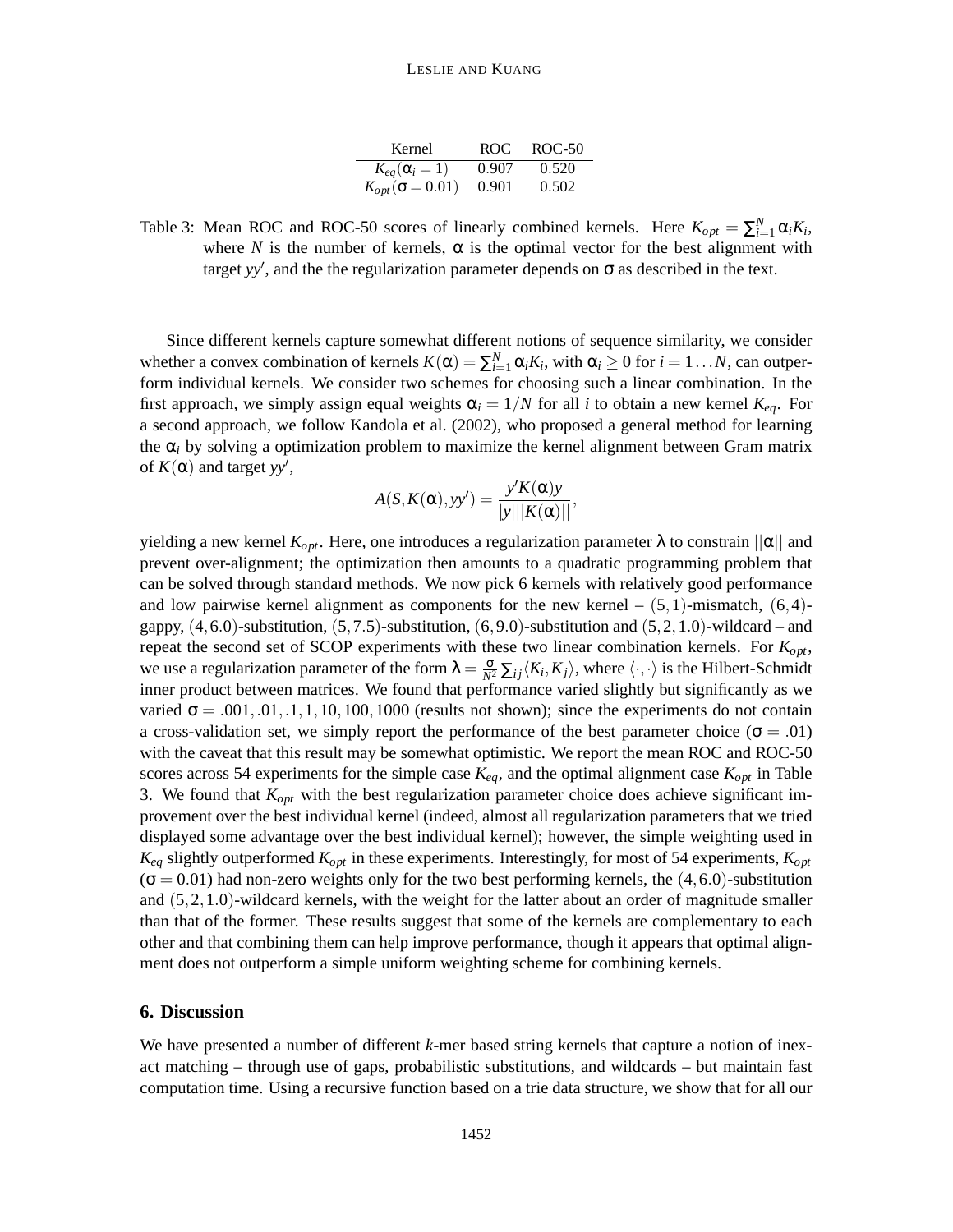new kernels, the time to compute a kernel value  $K(x, y)$  is  $O(c_K(|x| + |y|))$ , where the constant  $c_K$ depends on the parameters of the kernel but not on the size of the alphabet  $\Sigma$ . Thus we improve on the constant factor involved in computation of the previously presented mismatch kernel, in which  $|\Sigma|$  as well as *k* and *m* control the size of the mismatch neighborhood and hence the constant  $c_K$ .

We also show how many of our kernels can be obtained through the recently presented transducer formalism of rational  $T \circ T^{-1}$  kernels and give the transducer *T* for several examples. This connection gives an intuitive understanding of the kernel definitions and could inspire new string kernels.

Finally, we present results on two benchmark SCOP data sets for the remote protein homology detection problem and show that many of the new, faster kernels achieve performance comparable to the mismatch kernel. We also investigate how kernel performance depends on parameter choice for the different inexact matching models. Intuitively, it is clear that the only biological reasonable choices involve short *k*-mer features, since as we allow *k* to grow, we cannot permit sufficient inexact matching without also introducing noise. However, within these constraints, our results demonstrate the somewhat different behavior of the various kernel families.

We note that Vishwanathan and Smola (2002) used counting statistics and a suffix tree construction to eliminate the constant factor of *k* in computation time for the exact-matching spectrum kernel (Leslie et al., 2002a). It may be possible to extend this technique to the fast inexact-matching kernels presented here.

A promising direction for applied work in this area is combining string kernel representations with semi-supervised approaches for leveraging the abundant unlabeled protein sequence data (sequences whose 3D structure is unknown) available in sequence databases. One recent approach is presented by Weston et al. (2003), where string kernels are used as a base kernel representation, and unlabeled sequence data together with a dissimilarity measure between sequence examples are used to build *cluster kernels* that modify the base kernel for a richer representation. In more recent work (Kuang et al., 2004), we define *k*-mer based string kernels for probabilistic sequence profiles (Gribskov et al., 1987), which also give a richer representation of sequences by estimating position specific residue emission probabilities from unlabeled data. These profile-based string kernels provide another promising semi-supervised approach for kernel representation of protein sequence data.

# **Acknowledgments**

We would like to thank Eleazar Eskin, Risi Kondor and William Stafford Noble for helpful discussions and Corinna Cortes, Patrick Haffner and Mehryar Mohri for explaining their transducer formalism to us. This work is supported by an Award in Informatics from the PhRMA Foundation, NIH grant LM07276-02, and NSF grant ITR-0312706.

# **References**

- S. F. Altschul, W. Gish, W. Miller, E. W. Myers, and D. J. Lipman. A basic local alignment search tool. *Journal of Molecular Biology*, 215:403–410, 1990.
- C. Cortes, P. Haffner, and M. Mohri. Rational kernels. *Neural Information Processing Systems 16*, 2002.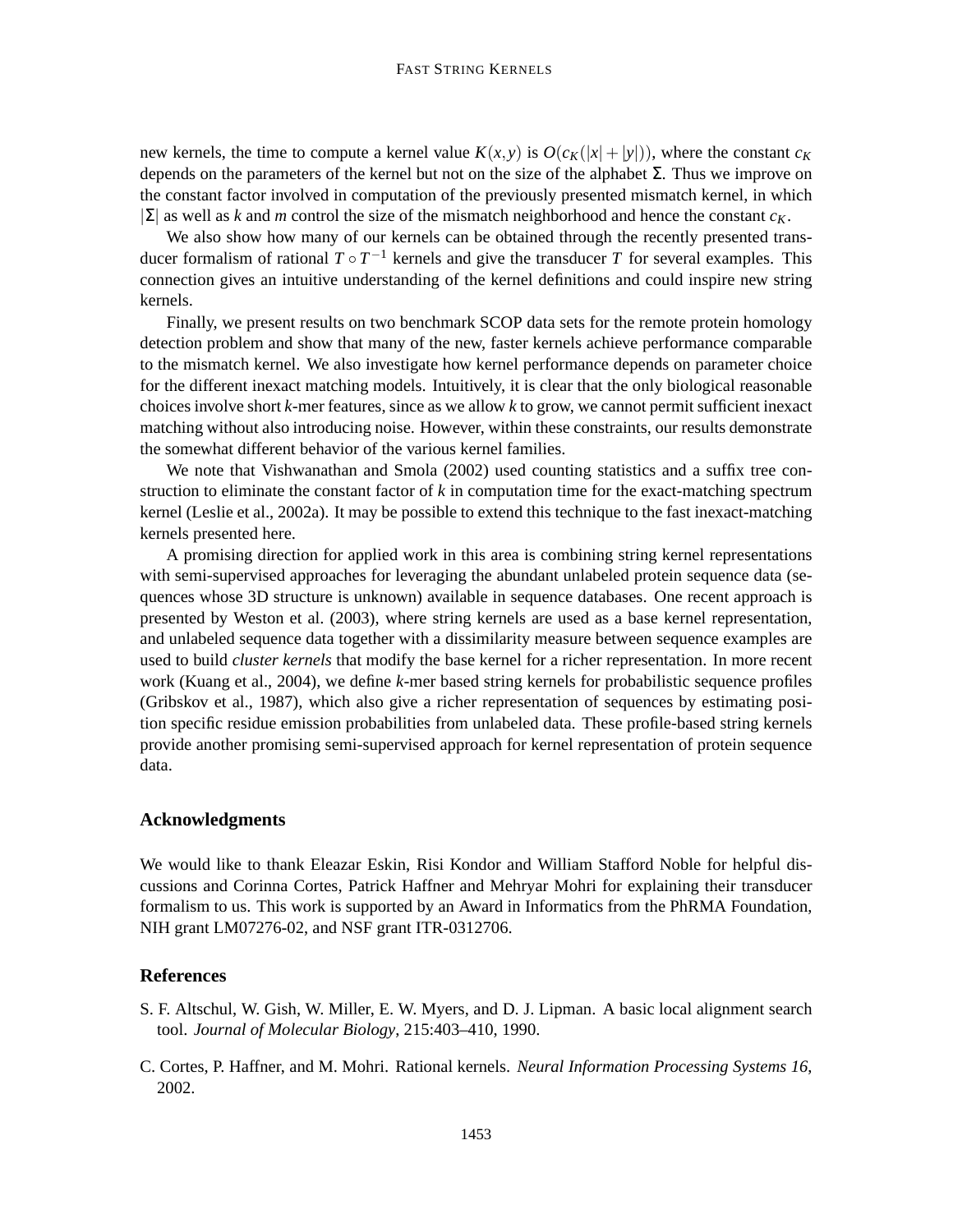- N. Cristianini and J. Shawe-Taylor. *An Introduction to Support Vector Machines.* Cambridge, 2000.
- N. Cristianini, J. Shawe-Taylor, A. Elisseeff, and J. Kandola. On kernel-target alignment. In *Neural Information Processing Systems*, volume 15, 2001.
- R. Durbin, S. Eddy, A. Krogh, and G. Mitchison. *Biological Sequence Analysis*. Cambridge UP, 1998.
- E. Eskin, W. S. Noble, Y. Singer, and S. Snir. A unified approach for sequence prediction using sparse sequence models. Technical report, Hebrew University, 2003.
- M. Gribskov, A. D. McLachlan, and D. Eisenberg. Profile analysis: Detection of distantly related proteins. *PNAS*, pages 4355–4358, 1987.
- M. Gribskov and N. L. Robinson. Use of receiver operating characteristic (ROC) analysis to evaluate sequence matching. *Computers and Chemistry*, 20(1):25–33, 1996.
- D. Haussler. Convolution kernels on discrete structure. Technical report, UC Santa Cruz, 1999.
- S. Henikoff and J. G. Henikoff. Amino acid substitution matrices from protein blocks. *PNAS*, 89: 10915–10919, 1992.
- T. Jaakkola, M. Diekhans, and D. Haussler. Using the Fisher kernel method to detect remote protein homologies. In *Proceedings of the Seventh International Conference on Intelligent Systems for Molecular Biology*, pages 149–158. AAAI Press, 1999.
- J. Kandola, J. Shawe-Taylor, and N. Cristianini. Optimizing kernel alignment over combinations of kernels. NeoroCOLTTechnicalReport NC-TR-2002-121, http://www.neurocolt.org, 2002.
- R. Kuang, E. Ie, K. Wang, K. Wang, M. Siddiqi, Y. Freund, and C. Leslie. Profile-based string kernels for remote homology detection and motif extraction. In *Computational Systems Bioinformatics*, 2004.
- C. Leslie, E. Eskin, A. Cohen, J. Weston, and W. S. Noble. Mismatch string kernels for discriminative protein classification. *Bioinformatics*, 2004.
- C. Leslie, E. Eskin, and W. S. Noble. The spectrum kernel: A string kernel for SVM protein classification. *Proceedings of the Pacific Biocomputing Symposium*, 2002a.
- C. Leslie, E. Eskin, J. Weston, and W. S. Noble. Mismatch string kernels for SVM protein classification. *Neural Information Processing Systems 16*, 2002b.
- C. Leslie and R. Kuang. Fast kernels for inexact string matching. *Proceedings of COLT/Kernel Workshop*, 2003.
- C. Liao and W. S. Noble. Combining pairwise sequence similarity and support vector machines for remote protein homology detection. *Proceedings of the Sixth Annual International Conference on Research in Computational Molecular Biology*, 2002.
- H. Lodhi, C. Saunders, J. Shawe-Taylor, N. Cristianini, and C. Watkins. Text classification using string kernels. *Journal of Machine Learning Research*, 2:419–444, 2002.